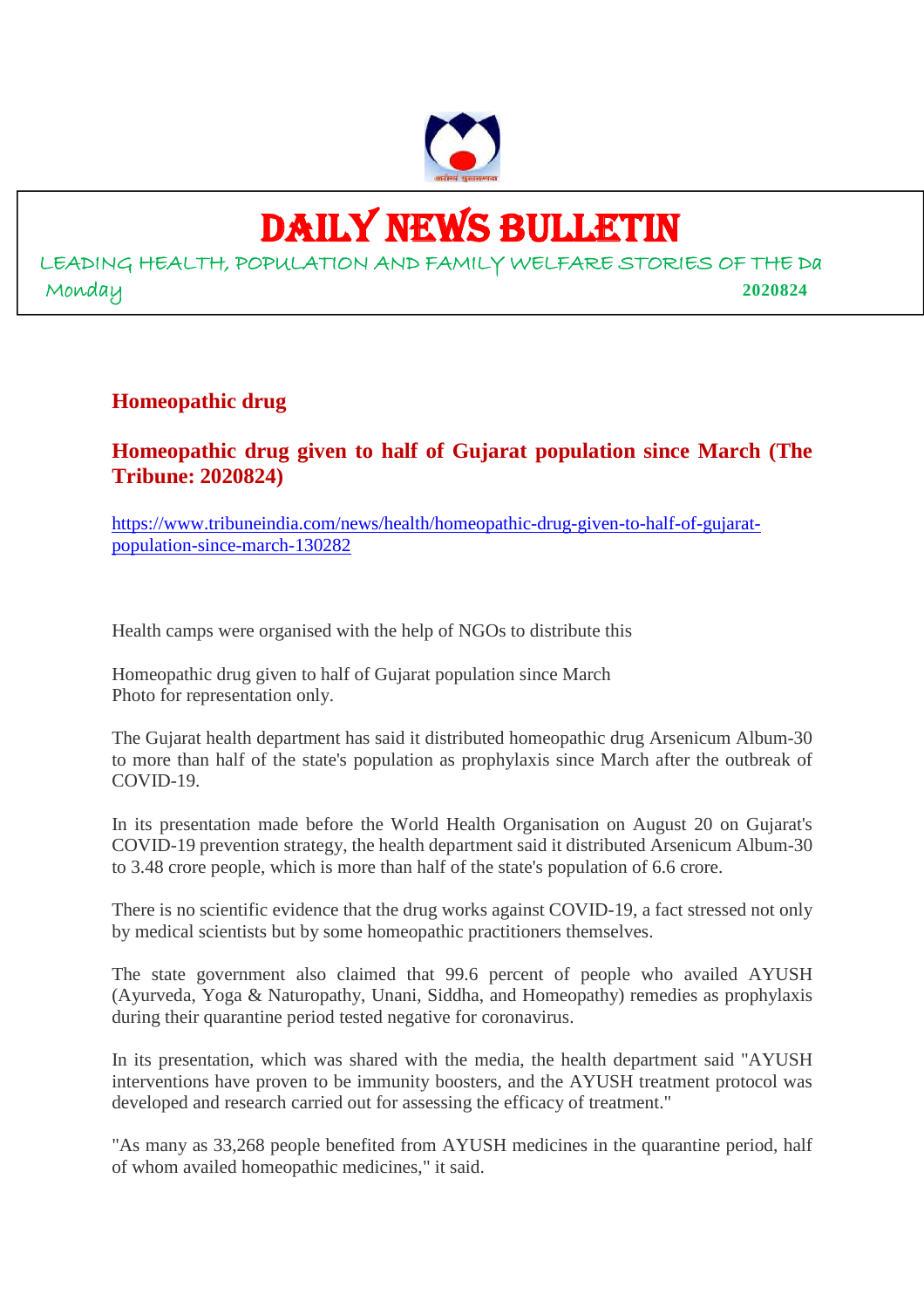The state government claimed that 99.69 percent of people who availed AYUSH remedies as prophylaxis during their quarantine period tested negative for coronavirus.

However, a clinical trial related to the prophylaxis nature of Arsenicum Album-30 for coronavirus in the state has not yet yielded any conclusive result, an official said.

Gujarat Principal Secretary, Health, Jayanti Ravi on Sunday said the government has some reason to believe about the efficacy of Arsenicum Album-30 medicine, as out of thousands of quarantined people who were given the dosage of Arsenicum Album-30, "99.69 percent eventually tested negative for coronavirus".

"Even 0.3 percent who tested positive had only mild symptoms. We have prima facie reason to believe in some effectiveness of Arsenicum Album-30 against coronavirus. But to actually establish this, we need more rigorous analysis," Ravi said.

The government has so far distributed 3.48 crore dosages of Arsenicum Album-30 starting March, including repeat dosages as the medicine remains effective for 1.5 to two months, she said.

As per Bhavna Patel, director of state AYUSH department, the result of a clinical trial on Aresnicum Album-30 going on at a private clinic in Bhavnagar as prophylaxishas not yet shown any clear result.

Patel said the homeopathic medicine has been distributed since March on the recommendation of an expert committee, including homeopathic doctors, and a repeat order has also been given by the state health department for people who used it over a month ago.

"The AYUSH department used its channel of 272 dispensaries, and roped in officials of the local administration like TDOs (taluka development officers) and talatis (local revenue officers) to distribute the medicine.

Health camps were organised with the help of NGOs to distribute this," Patel said.

"Arsenicum Album-30 boosts immunity, but our research is not yet complete on this. We have given approval for its private clinical trial as prophylaxisin Bhavnagar, but the result is not clear because it is not complete," she said.

Ahmedabad-based homeopathic doctor and member of national executive committee of the Homeopathic Medical Association of India, Shivang Swaminarayan, said the AYUSH Ministry recommended the use of the medicine as an immunity booster after finding that it benefited people.

However, it is better to consult qualified homeopathic doctors before taking the medicine, he said.

"It is always better to consult a qualified homeopathic doctor. Immunity is not everything in any disease.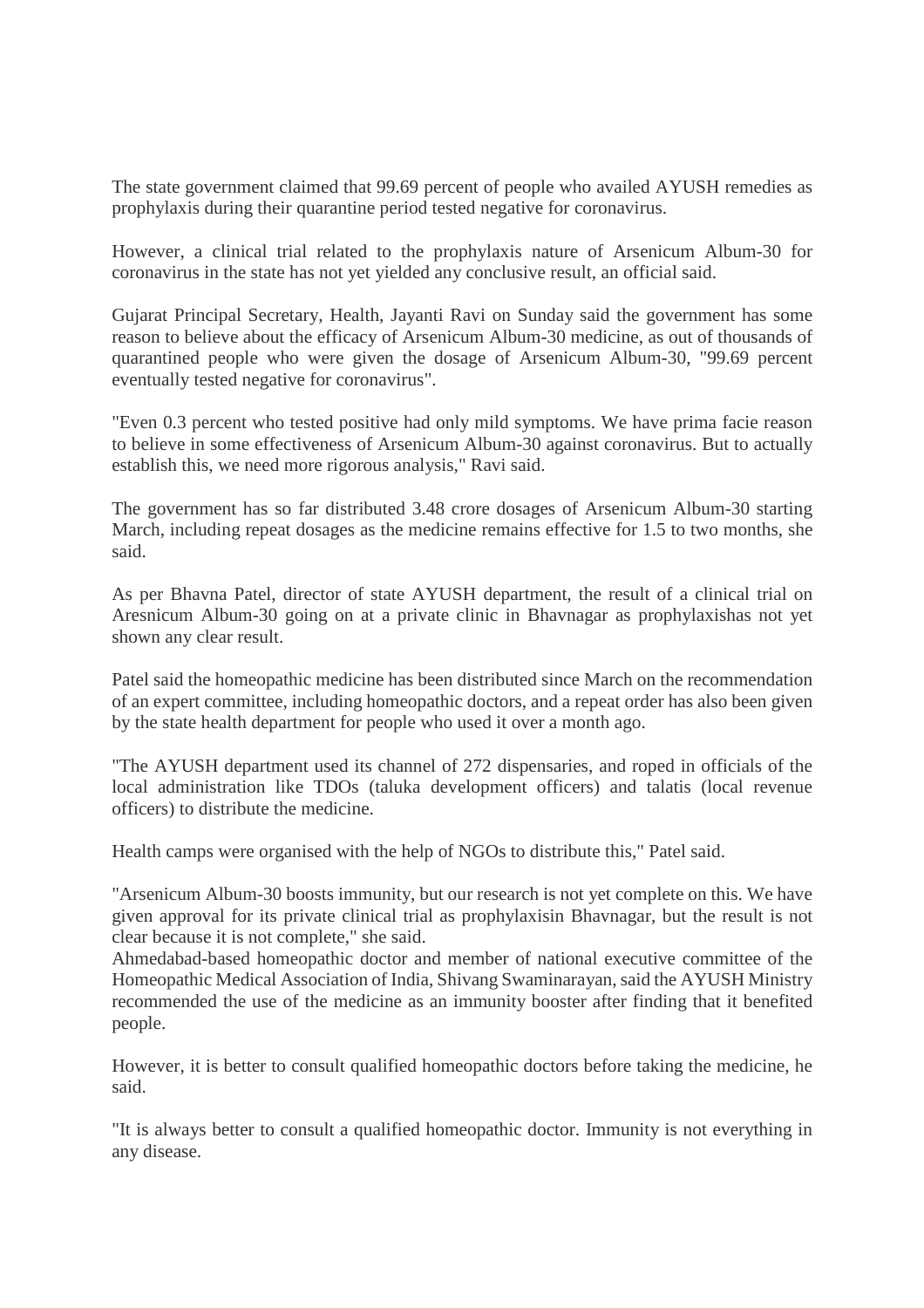One should also look at one's general health, age, profession, how much risk he/she is exposed to...this is after all a medicine, and how to take it, and when and in how much dose, one needs to know this from qualified government or private doctors," he said. PTI

# **Heart**

## **Heart rate monitoring tool now in 60% smartwatches globally (The Tribune: 2020824)**

https://www.tribuneindia.com/news/health/heart-rate-monitoring-tool-now-in-60 smartwatches-globally-130281

Samsung has activated the ECG (electrocardiogram) functionality on the newly-launched (The Tribune: 2020824)

The smartwatch space remains a popular consumer device segment for tracking health and the heart rate monitoring feature is now available in 60 per cent smartwatches globally.

According to a Counterpoint Research report, fall detection and blood oxygen (SPO2) are the features that should see mass-adoption in future smartwatch models.

"The massive leaps in battery life and processing power are helping to better track overall health as continual heart rate, sleep and other monitoring can be done instead of the device sitting on a charger," said Research Director Jeff Fieldhack in the latest report.

Samsung has activated the ECG (electrocardiogram) functionality on the newly-launched Galaxy Watch3 in the US.

Taking on Apple Watch that is currently the best health wearable in the market, the Galaxy Watch3 offers blood oxygen and fall detection tools and would include blood pressure (BP) monitoring and ECG readings in markets where these features have been authorised.

According to Fieldhack, the leaps in solar charging technology will also help OEMs concentrate on better monitoring.

"We expect to continue to see a focus on fitness and wellness applications," he said.

Google WearOS continues to account for 10 per cent of the total smartwatch market, behind Apple WatchOS.

"Huawei's Lite OS and Amazfit's Amazfit OS are growing fast. Further, the cellular-capable smartwatch is becoming more popular and accounts for more than one in four smartwatches shipped, benefiting the likes of Qualcomm," the Counterpoint report said.

Square form-factor accounts for almost two-thirds of the smartwatches globally as the form factor is helping to better fit additional sensors and needed battery footprint, it added. IANS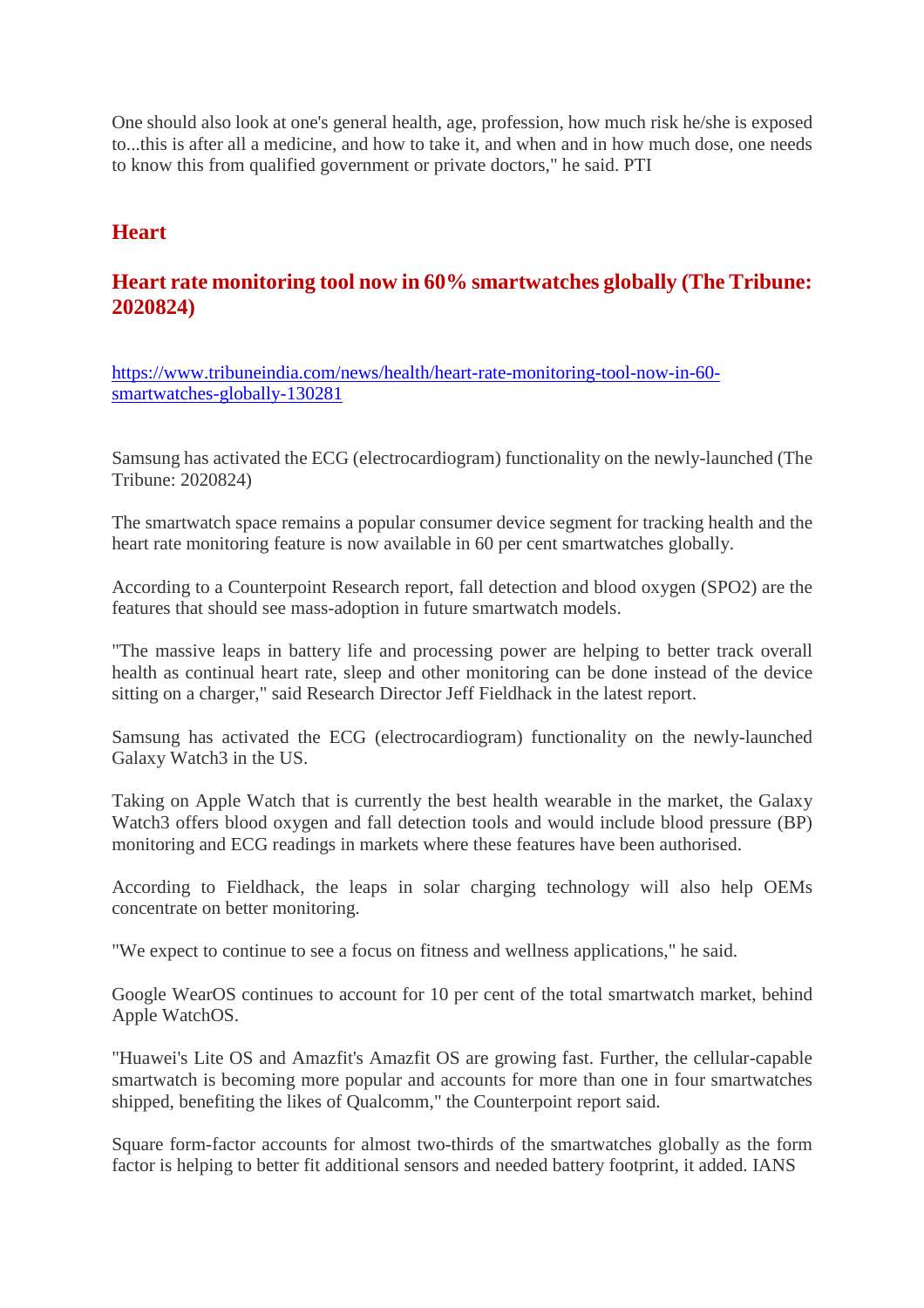#### **Coronavirus infection**

#### **Many animal species may be vulnerable to coronavirus infection (The Tribune: 2020824)**

Humans are not the only species facing a potential threat from the novel coronavirus that causes COVID-19, according to a new study which says several critically endangered primates such as the Western lowland gorilla, Sumatran orangutan, and Northern white-cheeked gibbon may be susceptible to infection with the virus.

Scientists, including those from the University of California (UC) - Davis in the US, used genomic analysis to compare the structure of the ACE2 receptor protein which the novel coronavirus uses to enter cells across 410 different species of vertebrates, including birds, fish, amphibians, reptiles and mammals.

According to the study, published in the journal PNAS, ACE2 is normally found in many different types of cells and tissues, including the cells lining the outer layer of the nose, mouth, and lungs.

Of the amino acid building blocks which make up ACE2, the scientists said 25 of these molecules in the protein are important for the novel coronavirus, SARS-CoV-2, to bind and gain entry into human cells.

In the study, they used the sequence of these 25 amino acid molecules, assessed how they interact with each other, and modelled its predicted protein structure.

Using this model, the researchers evaluated how many of the 25 amino acids are found in the ACE2 protein of the different species.

#### **SARS-CoV-2 via ACE2,"**

**"Animals with all 25 amino acid residues matching the human protein are predicted to be at the highest risk for contracting SARS-CoV-2 via ACE2," said Joana Damas, a co-author of the study from UC Davis. (The Tribune: 2020824)**

https://www.tribuneindia.com/news/health/many-animal-species-may-be-vulnerable-tocoronavirus-infection-130283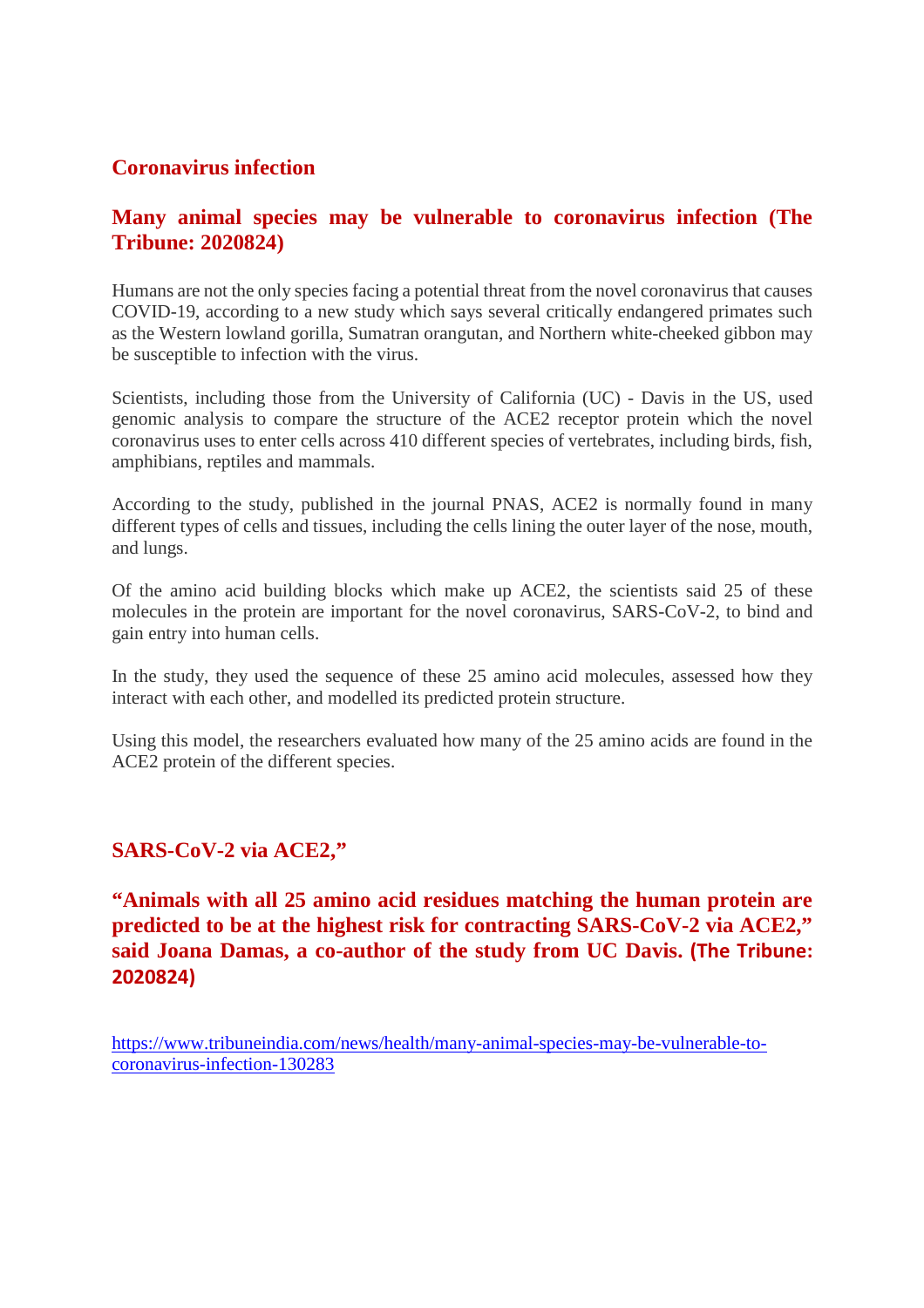"The risk is predicted to decrease the more the species' ACE2 binding residues differ from humans," Damas said.

According to the researchers, about 40 per cent of the species potentially susceptible to SARS-CoV-2 are classified as "threatened" by the International Union for Conservation of Nature, and may be especially vulnerable to human-to-animal transmission.

"The data provide an important starting point for identifying vulnerable and threatened animal populations at risk of SARS-CoV-2 infection," said Harris Lewin, lead author of the study from UC Davis.

"We hope it inspires practices that protect both animal and human health during the pandemic," Lewin said.

The study noted that several critically endangered primate species, such as the Western lowland gorilla, Sumatran orangutan and Northern white-cheeked gibbon, are predicted to be at very high risk of infection by the novel coronavirus.

It said marine mammals such as gray whales and bottlenose dolphins, as well as Chinese hamsters are also at high risk of catching the virus.

Among domestic animals, the scientists said cats, cattle, and sheep were found to have a medium risk, while dogs, horses, and pigs have low risk for the virus binding to their ACE2 receptors.

"These species represent an opportunity for spillover of SARS-CoV-2 from humans to other susceptible animals. Given the limited infectivity data for the species studied, we urge caution not to over-interpret the predictions of the present study," the scientists wrote.

They cautioned that it is yet to be determined how this relates to infection and disease risk, but said for the species with known infectivity data, this correlation is high.

In documented cases of SARS-COV-2 infection in cats, dogs, hamsters, lions and tigers, the virus may be using ACE2 receptors, or they may use receptors other than ACE2 to gain access to host cells, they added.

According to the scientists, a lower propensity for binding could translate to lower propensity for infection, or lower ability for the infection to spread in an animal or between animals once established.

"Zoonotic diseases and how to prevent human to animal transmission is not a new challenge to zoos and animal care professionals," said study co-author Klaus-Peter Koepfli, senior research scientist at Smithsonian-Mason School of Conservation in the US.

"This new information allows us to focus our efforts and plan accordingly to keep animals and humans safe," Koepfli said.

The scientists cautioned that the predicted animal risks are only based on computer simulations, and added that the actual risks can only be confirmed with additional experimental data. PTI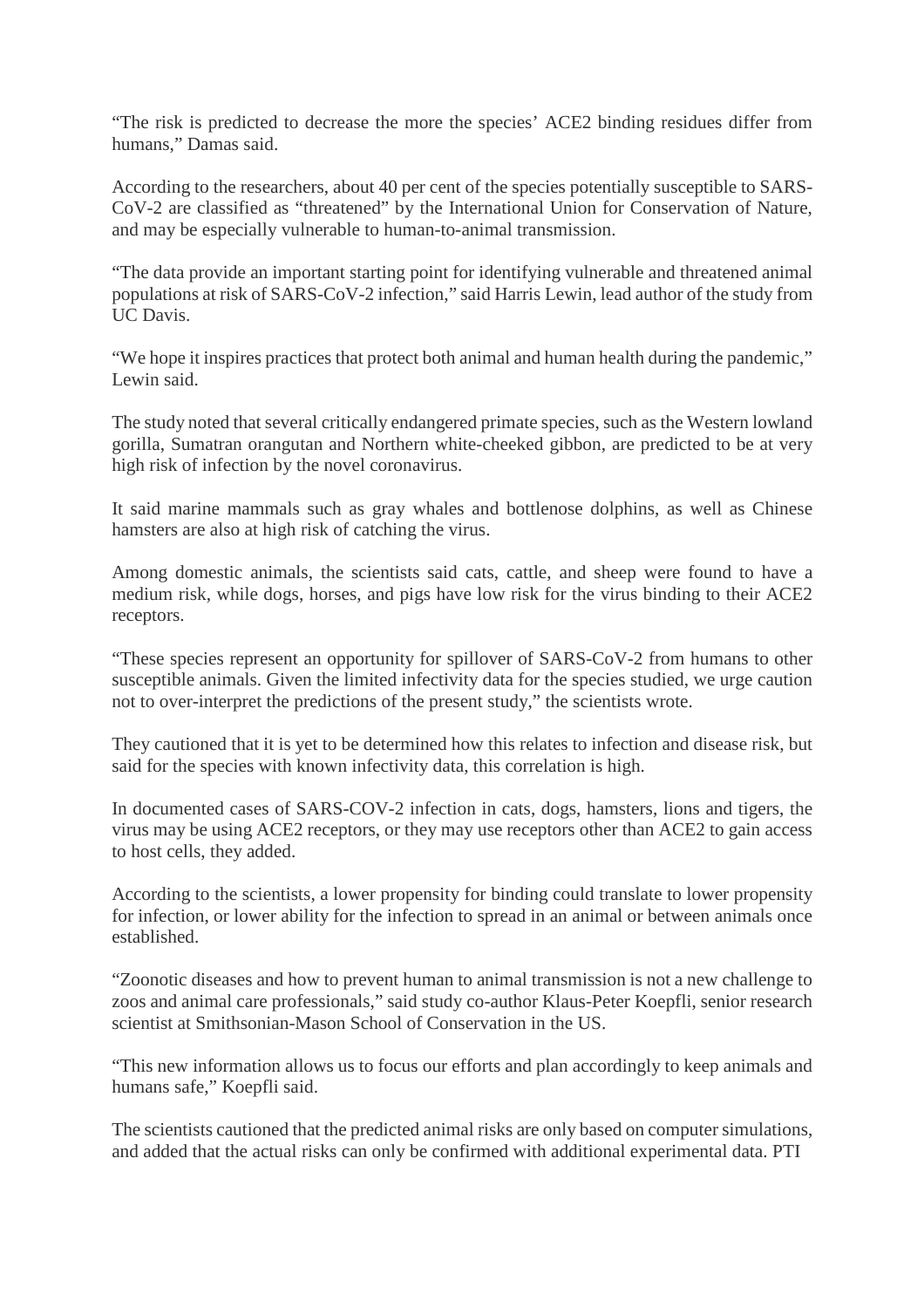#### **Lungs**

# **Scientists decode how lungs are damaged in severe COVID-19 using novel imaging technique (The Tribune: 2020824)**

https://www.tribuneindia.com/news/health/scientists-decode-how-lungs-are-damaged-insevere-covid-19-using-novel-imaging-technique-130295

Due to the three-dimensional reconstruction of the lung tissues, the researchers said the data could also be used to simulate gas exchange in the organ

Scientists decode how lungs are damaged in severe COVID-19 using novel imaging technique

Using a novel technique which enables high resolution imaging of damaged lung tissues, scientists have found the changes caused by severe COVID-19 in the structure of the organ's blood vessels and air sacs, findings that may support the development of new treatment methods against the disease.

In the study, published in the journal eLife, the scientists developed a new X-ray technique which enables high resolution and three-dimensional imaging of lung tissues infected with the novel coronavirus SARS-CoV-2.

Using the new method, the researchers, including those from the University of Gottingen in Germany, observed significant changes in the blood vessels, inflammation, and a deposition of proteins and dead cells on the walls of the lungs' tiny air sacs called alveoli.

They said these changes make gas exchange by the organ either difficult or impossible.

According to the scientists, the new imaging approach allows these changes to be visualised for the first time in larger tissue volumes, without cutting and staining, or damaging the tissue.

They said it is particularly well suited for tracing small blood vessels and their branches in three dimensions, localising cells of the immune systems present at inflammation sites, and measuring the thickness of the alveolar walls.

Due to the three-dimensional reconstruction of the lung tissues, the researchers said the data could also be used to simulate gas exchange in the organ.

Since X-rays penetrate deep into tissue, they said scientists can use the method to understand the relation between the microscopic tissue structure and the larger function of an organ.

"Based on this first proof-of-concept study, we propose multi-scale phase contrast X-ray tomography as a tool to unravel the pathophysiology of COVID-19," the researchers wrote in the study.

The scientists believe the technique will support the development of treatment methods, and medicines to prevent or alleviate severe lung damage in COVID-19, or to promote recovery.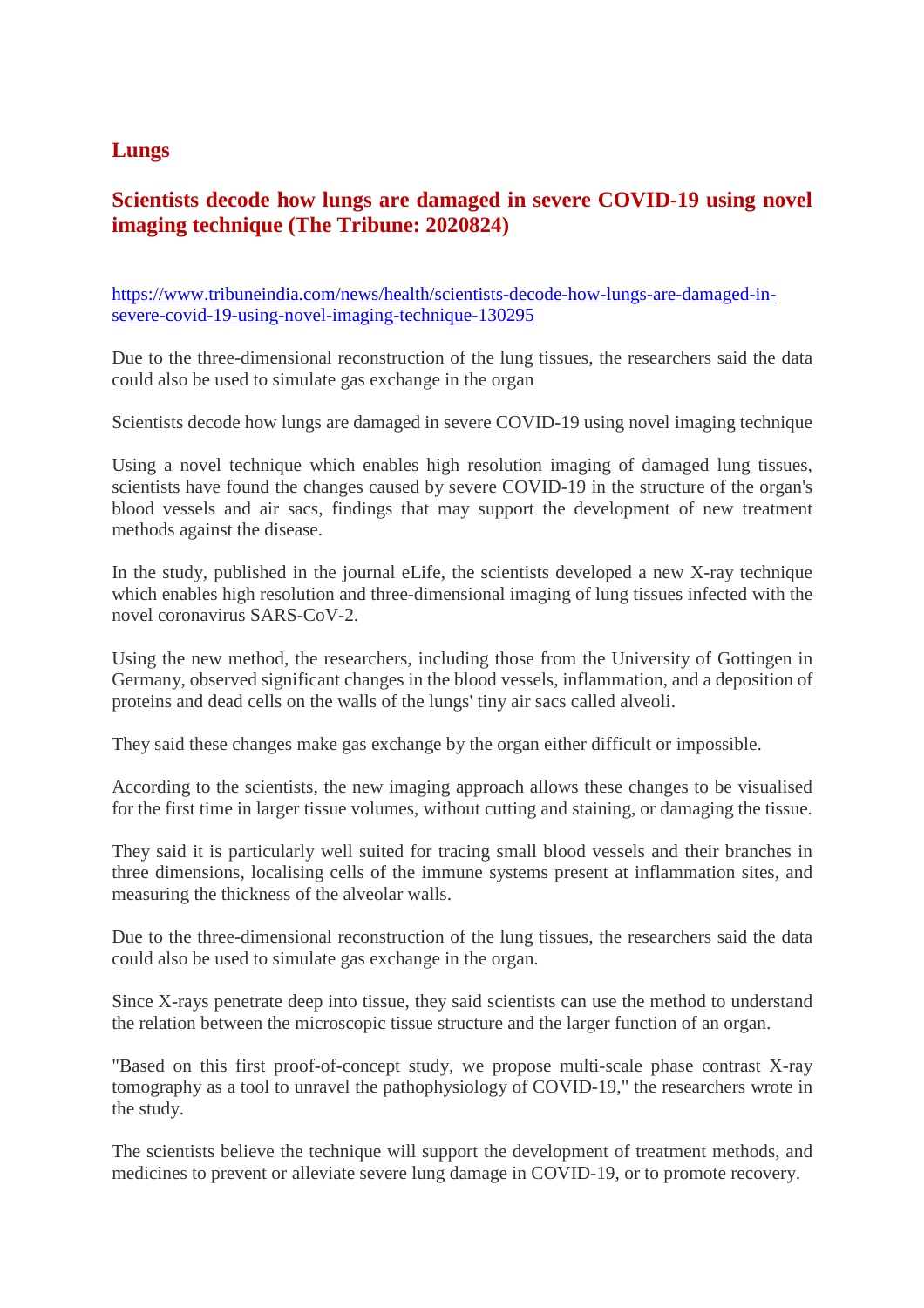"It is only when we can clearly see and understand what is really going on, that we can develop targeted interventions and drugs," said Danny Jonigk, a co-author of the study from Medical University Hannover in Germany. PTI

#### **Plasma treatment authorised for COVID-19**

#### **Trump announces plasma treatment authorised for COVID-19(The Tribune: 2020824)**

https://www.tribuneindia.com/news/health/trump-announces-plasma-treatment-authorisedfor-covid-19-130667

The blood plasma, taken from patients who have recovered from the coronavirus and rich in antibodies, may provide benefits to those battling the disease.

Trump announces plasma treatment authorised for COVID-19 The blood plasma, taken from patients who have recovered from the coronavirus and rich in antibodies, may provide benefits to those battling the disease.

President Donald Trump on Sunday announced emergency authorisation to treat COVID-19 patients with convalescent plasma — a move he called "a breakthrough," one of his top health officials called "promising" and other health experts said needs more study before it's celebrated.

The announcement came after White House officials complained there were politically motivated delays by the Food and Drug Administration in approving a vaccine and therapeutics for the disease that has upended Trump's reelection chances.

On the eve of the Republican National Convention, Trump put himself at the centre of the FDA's announcement of the authorisation at a news conference Sunday evening. The authorisation makes it easier for some patients to obtain the treatment but is not the same as full FDA approval.

The blood plasma, taken from patients who have recovered from the coronavirus and rich in antibodies, may provide benefits to those battling the disease. But the evidence so far has not been conclusive about whether it works, when to administer it and what dose is needed.

In a letter describing the emergency authorisation, the chief scientist for the FDA, Denise Hinton, said: "COVID-19 convalescent plasma should not be considered a new standard of care for the treatment of patients with COVID-19. Additional data will be forthcoming from other analyses and ongoing, well-controlled clinical trials in the coming months." But Trump had made clear to aides that he was eager to showcase good news in the battle against the virus, and the timing allowed him to head into his convention with momentum.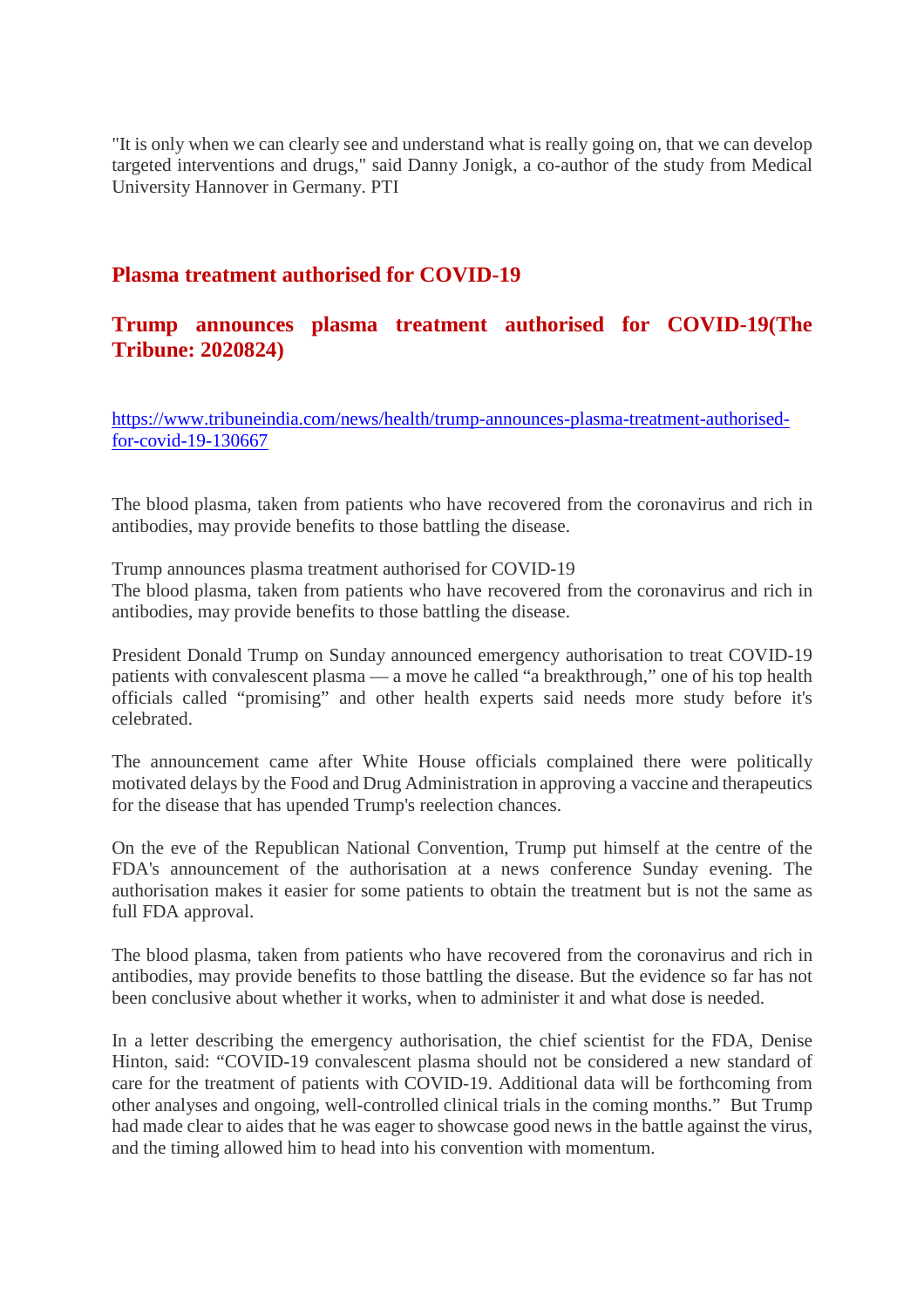He and aides billed it as a "major" development and used the White House briefing room to make the announcement.

Trump also displayed some rare discipline in the evening news conference, sticking to his talking points, deferring to the head of the FDA, Stephen Hahn, and only taking three questions from reporters.

The White House had grown agitated with the pace of the plasma approval. The accusations of an FDA slowdown, which were presented without evidence, we're just the latest assault from Trump's team on what he refers to as the "deep state" bureaucracy.

White House chief of staff Mark Meadows did not deal in specifics, but said that "we've looked at a number of people that are not being as diligent as they should be in terms of getting to the bottom of it."

"This president is about cutting red tape," Meadows said in an interview Sunday on "This Week" on ABC.

"He had to make sure that they felt the heat. If they don't see the light, they need to feel the heat because the American people are suffering."

During Sunday's 18-minute press conference, Trump said he thought there had been a "logjam" at the FDA over granting the emergency authorisation.

He alleged there are people at the FDA "that can see things being held up ... and that's for political reasons." Dr Joshua Sharfstein said the statement, and Hahn's silence while Trump said it, "was disgraceful."

"The FDA commissioner basically allowed the president to mischaracterise the decision and attack the integrity of FDA employees. I was horrified," said Sharfstein, a vice dean at John Hopkins University's school of public health who was a top FDA official during the Obama administration.

"This is a promising therapy that has not been fully established," he said.

The push-on Sunday came a day after Trump tweeted sharp criticism on the process to treat the virus, which has killed more than 175,000 Americans and imperilled his reelection chances.

The White House has sunk vast resources into an expedited process to develop a vaccine, and Trump aides have been banking on it being an "October surprise" that could help the president make up ground in the polls.

"The deep state, or whoever, over at the FDA is making it very difficult for drug companies to get people in order to test the vaccines and therapeutics," Trump tweeted.

"Obviously, they are hoping to delay the answer until after November 3rd. Must focus on speed, and saving lives!" Earlier this month, Mayo Clinic researchers reported a strong hint that blood plasma from COVID-19 survivors helps other infected patients recover. But it wasn't considered proof.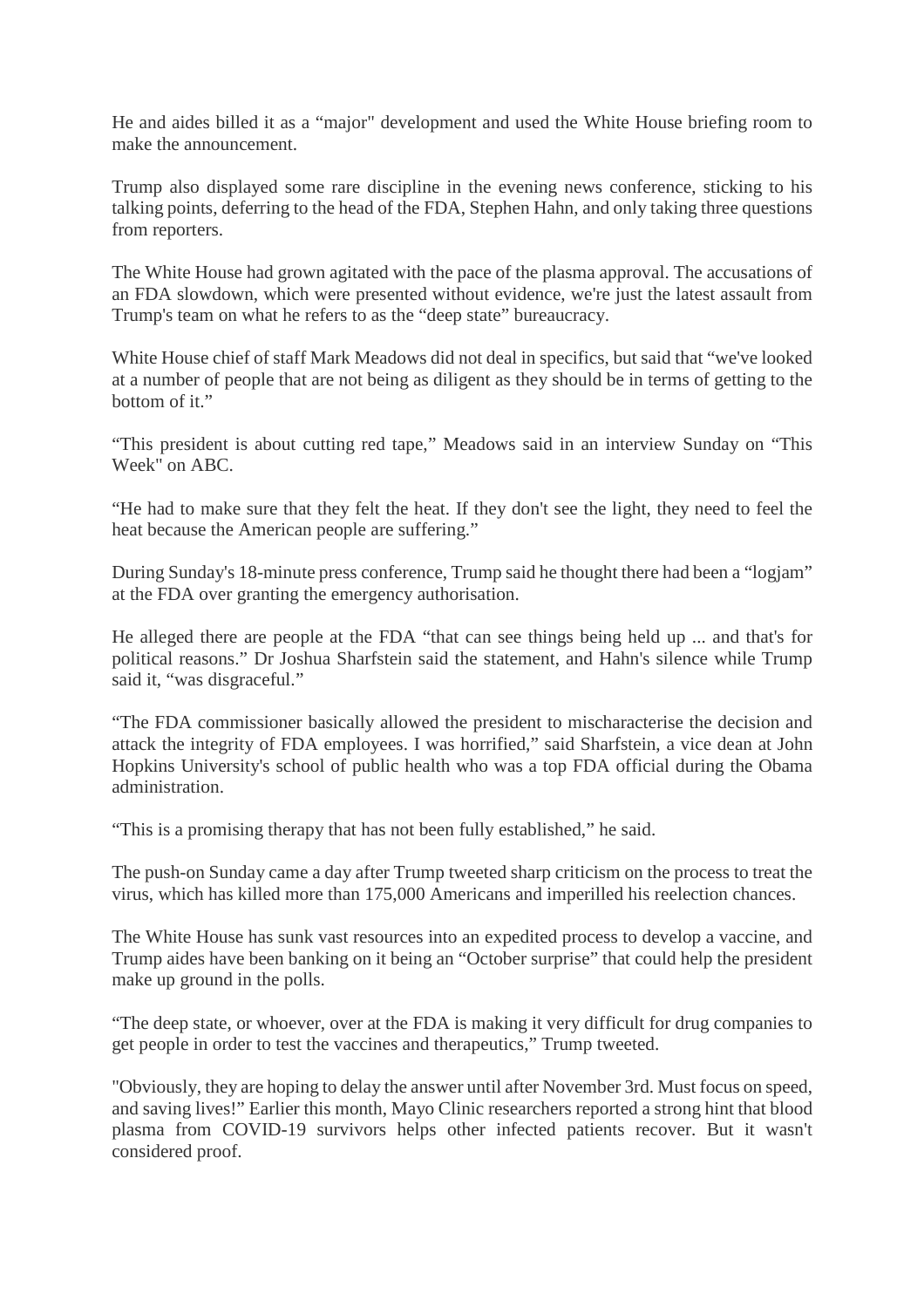More than 70,000 patients in the US have been given convalescent plasma, a century-old approach to fend off flu and measles before vaccines. It's a go-to tactic when new diseases come along, and history suggests it works against some, but not all, infections.

The Mayo Clinic reported preliminary data from 35,000 coronavirus patients treated with plasma, and said there were fewer deaths among people given plasma within three days of diagnosis, and also among those given plasma containing the highest levels of virus-fighting antibodies.

But it wasn't a formal study. The patients were treated in different ways in hospitals around the country as part of an FDA program designed to speed access to experimental therapy. That "expanded access" program tracks what happens to the recipients, but it cannot prove the plasma — and not other care they received — was the real reason for improvement.

Administration officials, in a call with reporters Sunday, discussed a benefit for patients who were within three days of admission to a hospital and were not on a respirator and were given 'high-titer' convalescent plasma containing higher concentrations of antibodies. --AP

# **Injectable HIV drug**

#### **Scientists develop injectable HIV drug with fewer side effects (The Tribune: 2020824)**

https://www.tribuneindia.com/news/health/scientists-develop-injectable-hiv-drug-with-fewerside-effects-129813

Scientists develop injectable HIV drug with fewer side effects The drug could eventually replace or supplement components of combination drug 'cocktail' therapies currently used to prevent or treat the virus.

Researchers have developed an injectable new drug that blocks HIV from entering cells which offers long-lasting protection from the infection with fewer side effects.

The drug, which was tested in non-human primates, could eventually replace or supplement components of combination drug "cocktail" therapies currently used to prevent or treat the virus.

"This is an exciting new HIV therapeutic option for both prevention and treatment, with a unique mechanism of action compared to other approved drugs," said study author Michael S. Kay from the University of Utah in the US.

"It has great potential to help patients who suffer from drug resistance as well as those who would benefit from a longer-acting, injectable anti-HIV drug cocktail," Kay added.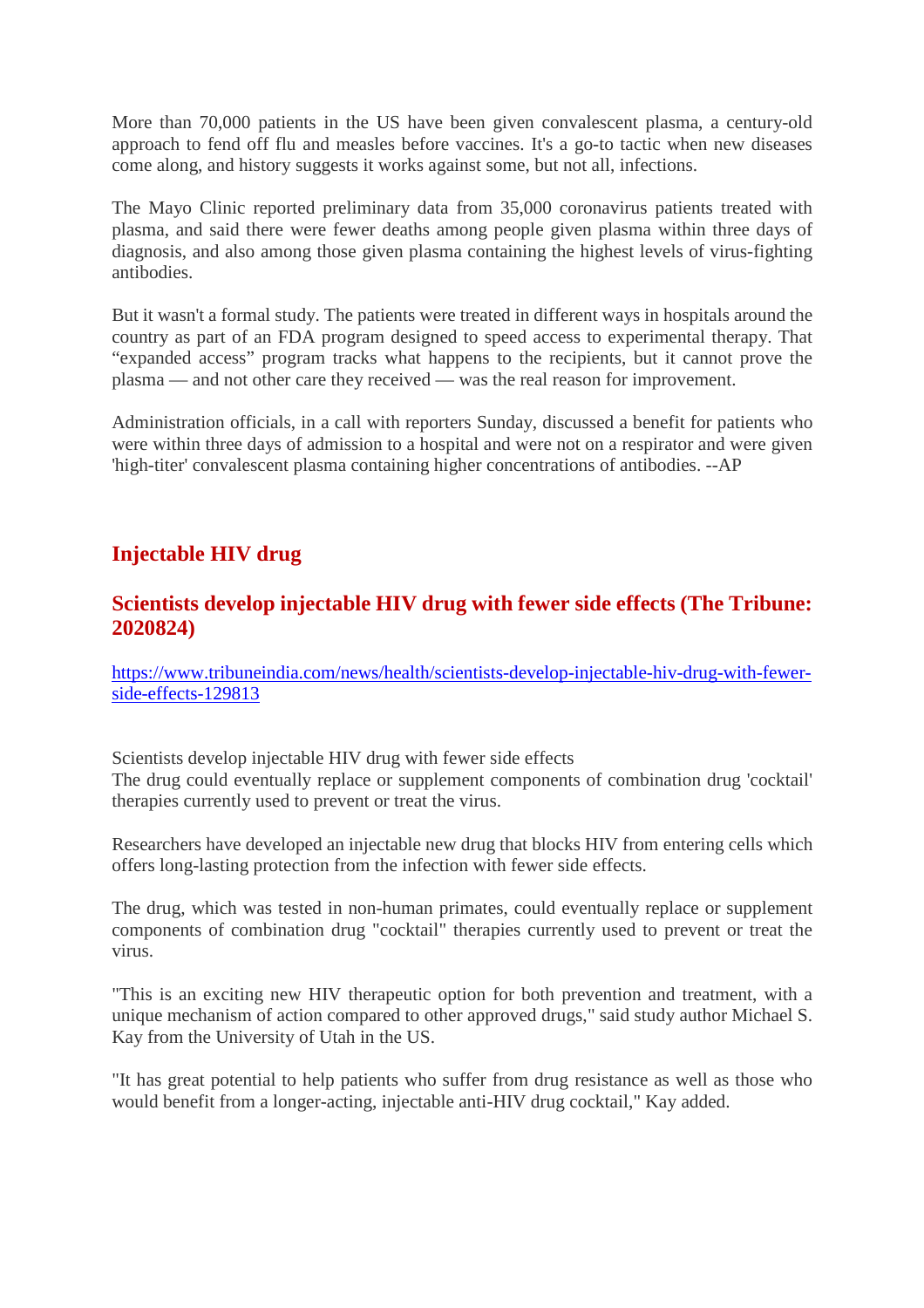In this new study, published in the journal Proceedings of the National Academy of Sciences (PNAS), the researchers tested a unique drug called CPT31, based on a D-peptide that targets a critical pocket on HIV's fusion machinery that rarely mutates.

D-peptides are mirror images of naturally occurring peptides.

"To imagine it, think of right and left hands. The building blocks and overall structure of natural peptides are analogous to our left hand versus our right hand for D-peptides," the researchers said.

Because of that, CPT31 and other D-peptides are not degraded in the body. Therefore, they last much longer than natural peptides, making them especially suitable for a long-acting injectable formulation.

To see if CPT31 could prevent HIV infection, the research team first injected the drug into healthy macaque monkeys starting several days prior to exposure to a hybrid simian-human form of HIV called SHIV.

The monkeys were completely protected from this very high SHIV exposure, much higher than what humans typically encounter, and never developed signs of infection.

Subsequently, the scientists identified the minimum dose of CPT31 needed to confer complete protection, information that will help inform clinical trials.

"We think this drug could be used by itself to prevent HIV infection because initial HIV exposure typically involves a relatively small amount of virus," Kay said.

This study showed that the vast majority of circulating HIV strains from around the world are potently blocked by CPT31.

"But what about later stages of the disease when there are billions of copies of the virus circulating in the body?" the team asked.

To find out, the researchers gave CPT31 to monkeys with untreated SHIV infections and high viral loads. Over the course of 30 days, the drug significantly lowered the presence of SHIV in their bloodstreams.

In this study, CPT31 by itself effectively kept the virus at an undetectable level for months (until drug administration was discontinued).

"Upcoming human trials, scheduled for later this year, will help determine whether CPT31 is safe and effective in humans," the team noted.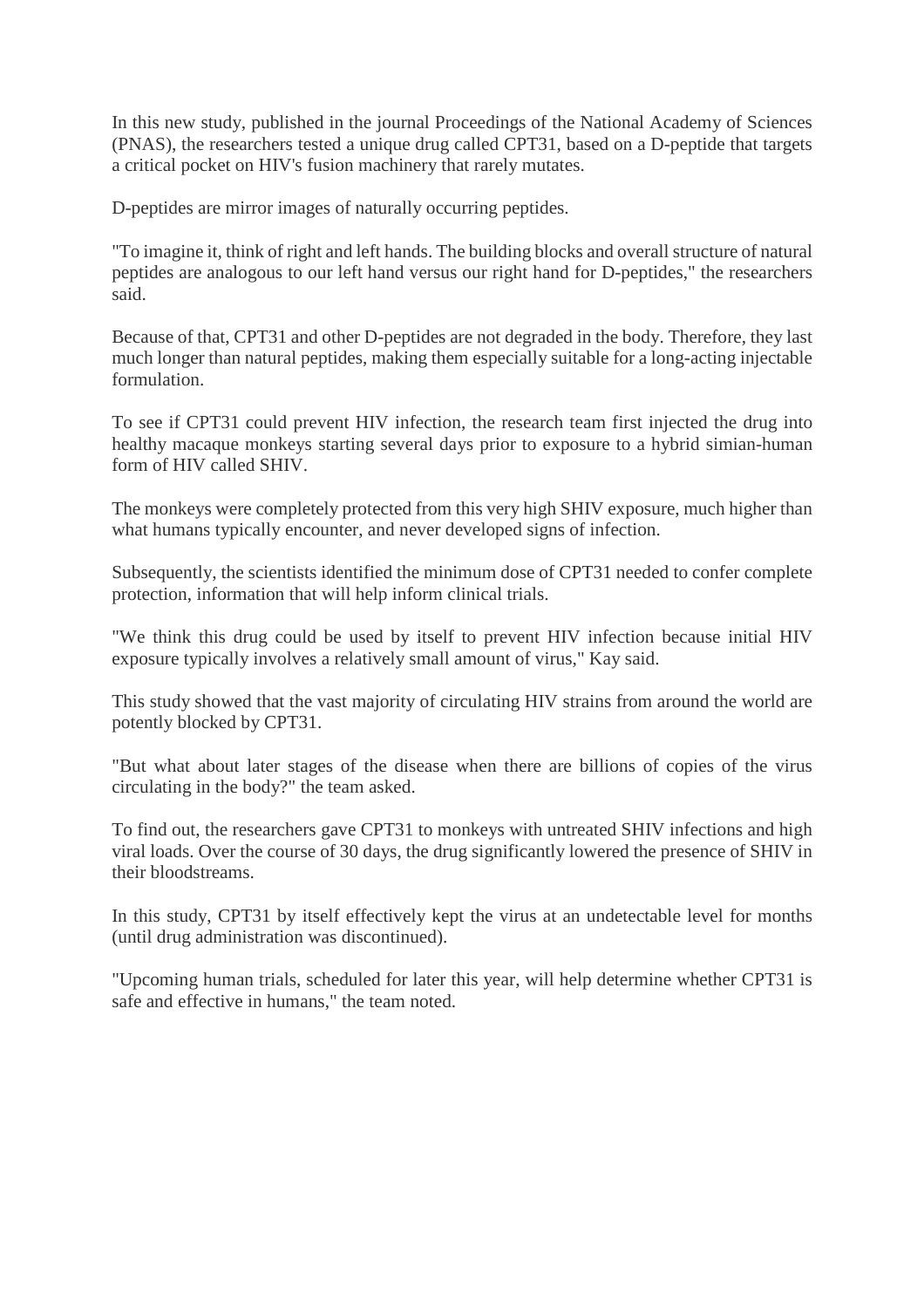#### **WHO**

#### **Covid pandemic could be over within 2 years: WHO (The Tribune: 2020824)**

Tedros also said the pandemic has given new impetus to the need to accelerate efforts to respond to climate change

Covid pandemic could be over within 2 years: WHO

Director-General of the World Health Organisation Tedros Adhanom Ghebreyesus. PTI File **Photo** 

Tedros Adhanom Ghebreyesus, Director-General of the World Health Organisation (WHO), said the ongoing global coronavirus pandemic could be over within two years.

Addressing a virtual press briefing from Geneva on Friday, the WHO chief said the Spanish flu of 1918 had also taken two years to overcome but the current advances in technology could enable the world to halt the COVID-19 pandemic "in a shorter time", the BBC reported.

"Of course with more connectiveness, the virus has a better chance of spreading," he said.

"But at the same time, we have also the technology and the knowledge to stop it," he said, stressing the importance of "national unity, global solidarity".

During the briefing, Tedros also responded to a question about corruption linked to personal protective equipment (PPE), which he described as "criminal".

"Any type of corruption is unacceptable," he said.

"However, corruption related to PPE... for me it's actually murder. Because if health workers work without PPE, we're risking their lives. And that also risks the lives of the people they serve," the BBC quoted the Director-General as saying.

Tedros also said the pandemic has given new impetus to the need to accelerate efforts to respond to climate change, Xinhua news agency.

"Throughout history, outbreaks and pandemics have changed economies and societies, this one will be no different," he said, noting that the global health criris "has given us a glimpse of our world as it could be: cleaner skies and rivers... Building back better means building back greener".

In May, the WHO published its manifesto for a healthy recovery from COVID-19, with six policy prescriptions for a healthy and green recovery — protecting nature, investing in water and sanitation, promoting healthy food systems, transitioning to renewable energy, building liveable cities, and stopping subsidies on fossil fuels.

Since then, over 40 million health professionals from 90 countries have sent a letter to G20 leaders, calling for a healthy recovery from the pandemic.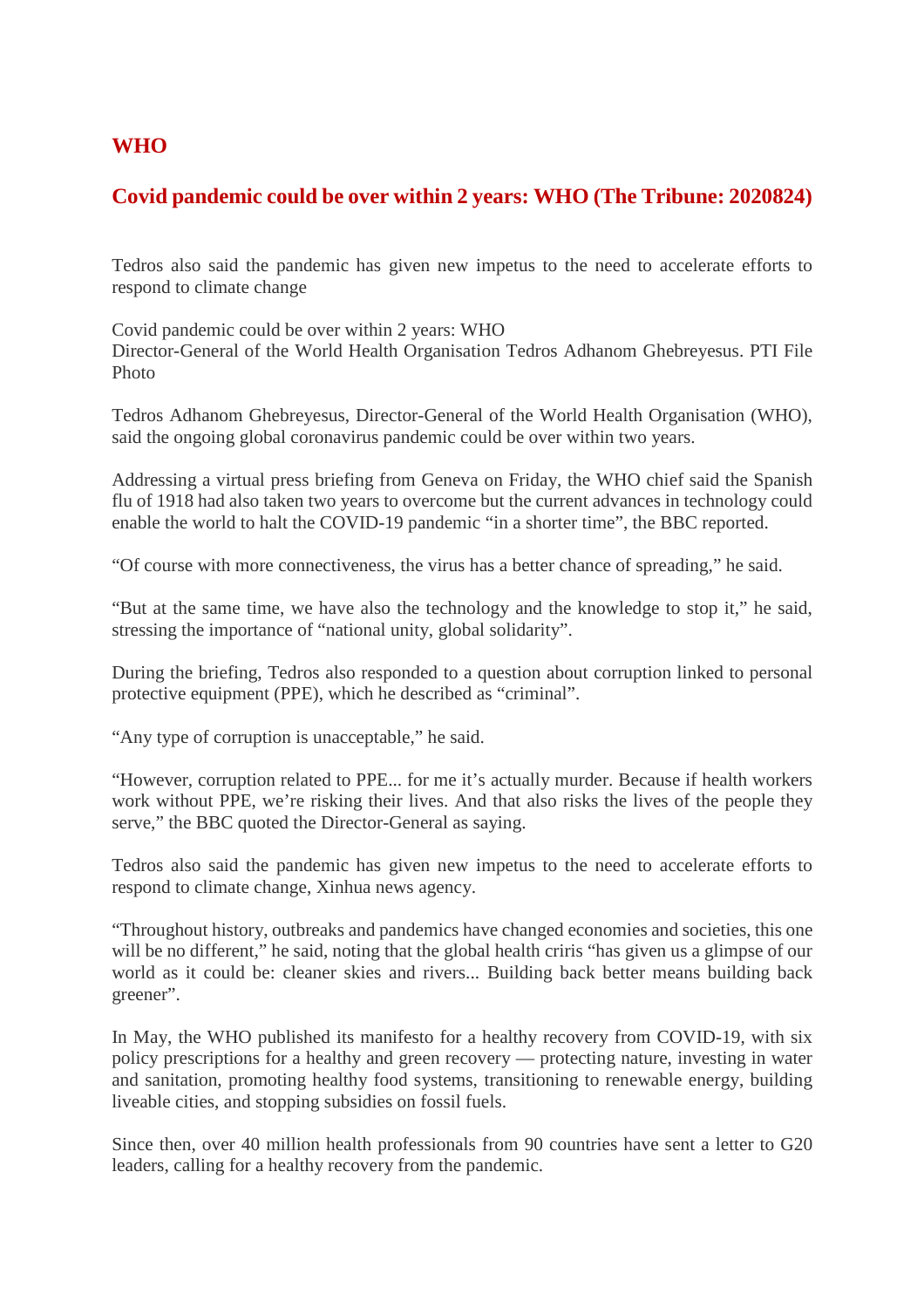The WHO chief reiterated that "COVID-19 is a once-in-a-century health crisis. But it also gives us a once-in-a-century opportunity to shape the world our children will inherit — the world we want".

As of Saturday, the overall number of global coronavirus cases stood at 22,864,873, while the fatalities rose to 7,97,787. IANS

#### **1,450 fresh infections in Capital:**

#### **1,450 fresh infections in Capital: Are cases on the up once more? (Hindustan Times: 2020824)**

https://epaper.hindustantimes.com/Home/ArticleView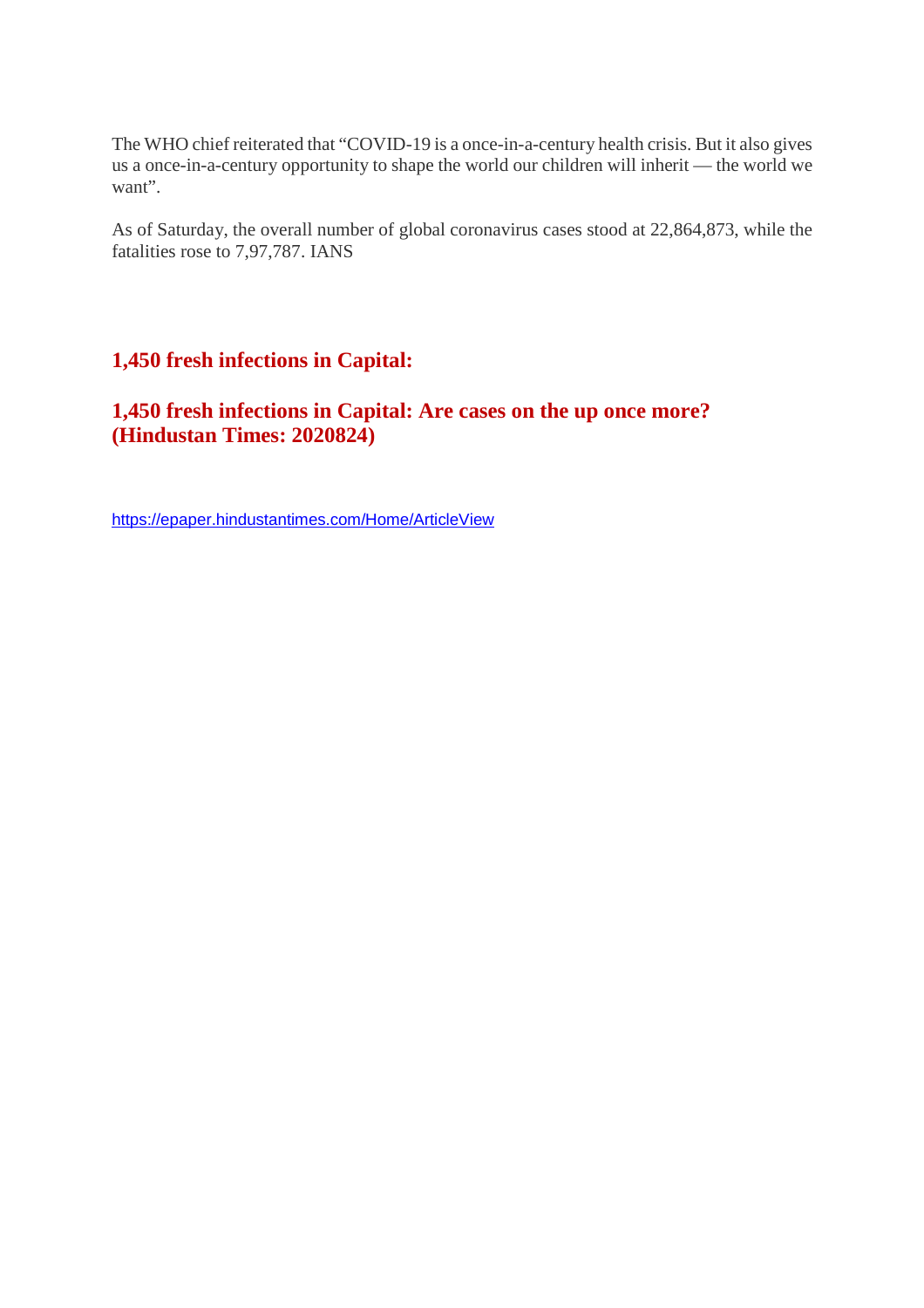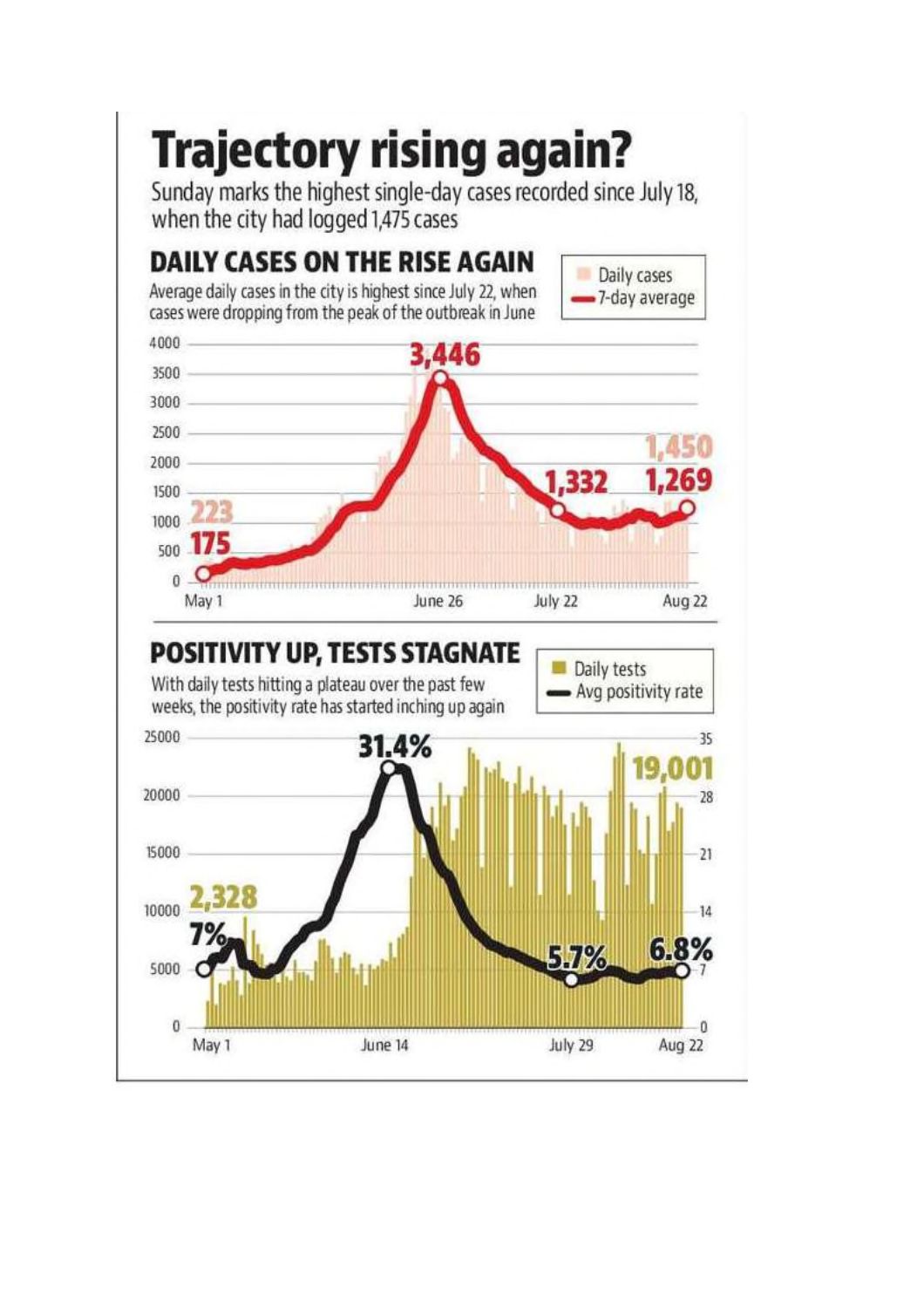**New Delhi :** Delhi on Sunday recorded 1,450 new cases of Covid-19, the highest single-day jump in over a month, amid concerns that infections could be on the rise in the Capital, which became the first major hot spot in the country to largely control the outbreak last month.

With the new-case trajectory at a month's high, clinicians and public health experts said violations of recommended protection protocols such as social distancing and wearing masks in public places, and further relaxation of movement could be reasons behind the rise in cases.

On Thursday, the results of Delhi's second serological survey found that 29.1% of the city's population may have developed antibodies against Covid-19. Epidemiologists say that this means over 70% of Delhi's population remains susceptible to infections and the Capital cannot afford to lower its guard.

Sunday's new cases took the total positive cases recorded till date to 161,466. With 16 fresh deaths, the death toll climbed to 4,300. More than 145,000 people have recovered from the disease, the Delhi government said in its health bulletin.

"Delhi has done quite well in terms of testing, surveillance, containment measures, contact tracing, and scaling up health infrastructure that led to the drop in overall numbers, but people's lack of caution is preventing a further drop in cases. There's laxity in people's behaviour as far as adopting preventive measures is concerned, which is extremely important along with surveillance and other epidemiological measures, to bring down the rate of infection," said Dr VK Paul, member (health), Niti Aayog.

In the last week, 1,269 new cases have been reported every day on an average. This is the highest this number has touched since July 22, when it was 1,333 – when cases were dropping from the peak so far (see chart).

"There is still at least 1.38 crore population that's susceptible going by Delhi's sero survey results, and there is direct correlation between vulnerable population and rate of infection. The disease transmission is still there, so cases will not stop being reported completely. No matter how much you increase testing, it is just a supportive measures, what will work eventually is non-pharmacological measures such as physical distancing, cough etiquette, wearing mask/face covers, etc. There is a need to be careful for at least four-five months," said Dr Sujeet K Singh, director, National Centre for Disease Control (NCDC). NCDC had supported the Delhi government in conducting the first sero-survey around late June and early July.

Delhi's health minister Satyendar Jain told HT: "The numbers have witnessed fluctuations but it is not sufficient to conclude that there is a change in trend. As of now, the situation of Covid-19 in Delhi is under control. The number of cases recorded every day should not be seen in isolation. One should also consider the increasing recovery rate, reducing positivity rate and decreasing rate of deaths."

Testing, meanwhile, appears to have dropped from its peak levels. Delhi conducted 21,660 daily tests on average for the week ending July 10, the city's highest recorded rate of testing till date. Since then, this number has dropped to 17,494 in the past week — down by about 15%.

Experts have also raised questions about Delhi's heavy reliance on antigen tests, which they say are not as reliable as gold-standard RT-PCR tests. Over the past month, around seven of every 10 tests conducted in Delhi have been an antigen test (on Sunday, 66% of the total tests were antigen). A high dependence on antigen tests, which throw up more false negatives, can lead to under-detection of cases and tilting crucial data metrics such as positivity rate and case distribution, experts said.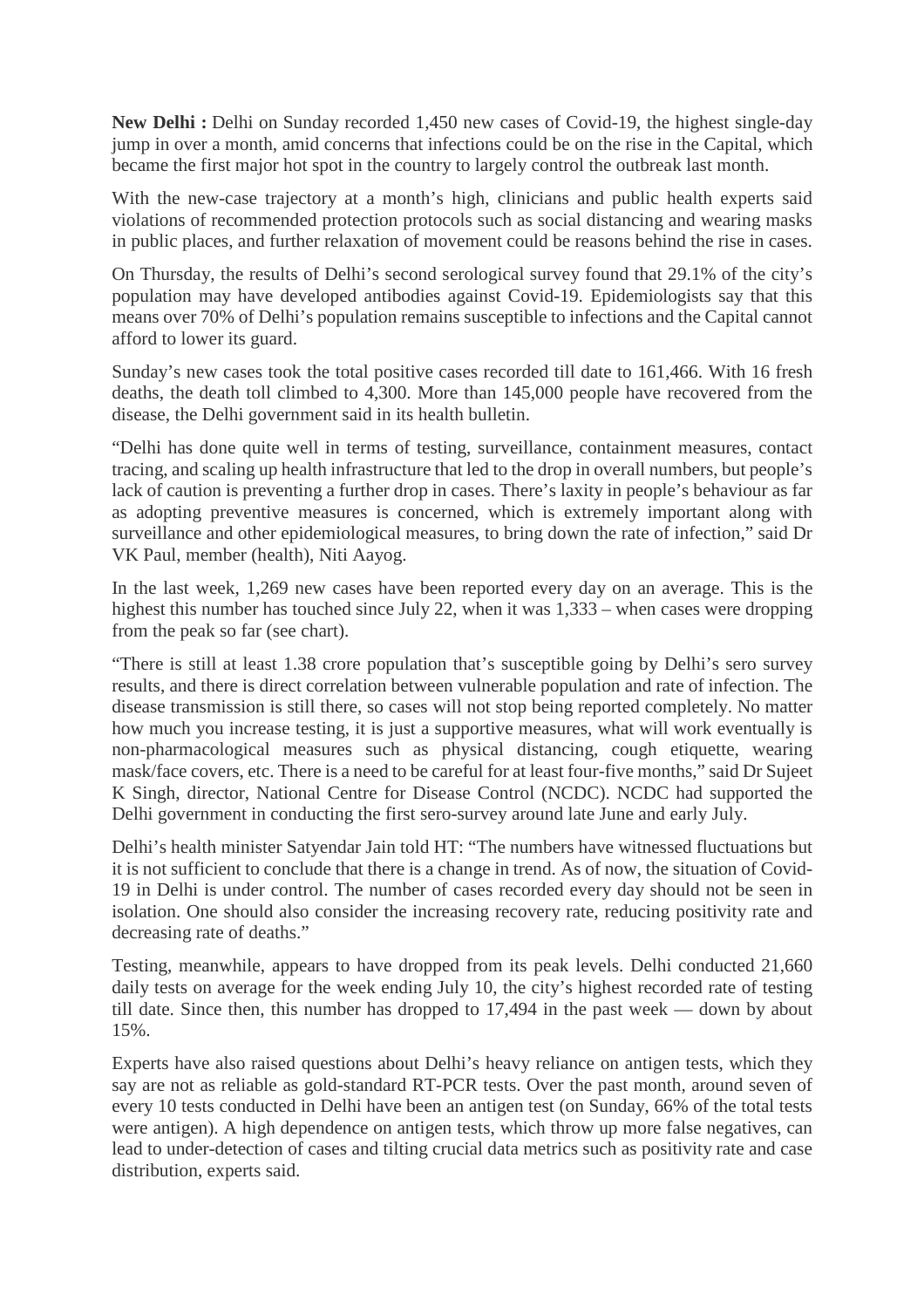With daily tests hitting a plateau, the average positivity rate — the fraction of tests that return positive — has started inching up as well. The number, which had dropped from a peak of 31.4% in mid-June to 5.7% at the end of July, was at 6.8% in the past week.

"Unlike how it was in the beginning of the pandemic, our health care infrastructure is comfortably placed to handle the current patient load. We have enough ICU beds, and ventilators, as the number of critically ill patients is low. As I see it, the rate of rise has decreased and the recoveries have gone up," said Dr Yatin Mehta, chairman, critical care department, Medanta Hospital, Gurugram.

Dr Sandeep Budhiraja, clinical director, Max Healthcare, said: "The numbers aren't as bad as they were a couple of months ago. A total of about 1,000-1,200 new cases that we see these days will keep hovering around that number because the disease obviously is not going to go away overnight."

#### **Depression**

#### **Study suggests social connection is strongest protective factor for depression (New Kerala: 2020824)**

https://www.newkerala.com/news/2020/149077.htm

Social connection may be termed as the strongest protective factor for depression, suggests a recent study by a team of researchers. The study suggested that reducing sedentary activities such as TV watching and daytime napping could also help lower the risk of depression.

Researchers have identified a set of modifiable factors from a field of over 100 that could represent valuable targets for preventing depression in adults.

The study was published in The American Journal of Psychiatry.

"Depression is the leading cause of disability worldwide, but until now researchers have focused on only a handful of risk and protective factors, often in just one or two domains," says Karmel Choi, Ph.D., an investigator in the Department of Psychiatry and the Harvard T.H. Chan School of Public Health, and lead author of the paper. "Our study provides the most comprehensive picture to date of modifiable factors that could impact depression risk."

To that end, researchers took a two-stage approach. The first stage drew on a database of over 100,000 participants in the UK Biobank -- a world-renowned cohort study of adults -- to systematically scan a wide range of modifiable factors that might be associated with the risk of developing depression, including social interaction, media use, sleep patterns, diet, physical activity, and environmental exposures.

This method, known as an exposure-wide association scan (ExWAS), is analogous to genomewide association studies (GWAS) that have been widely used to identify genetic risk factors for disease. The second stage took the strongest modifiable candidates from ExWAS and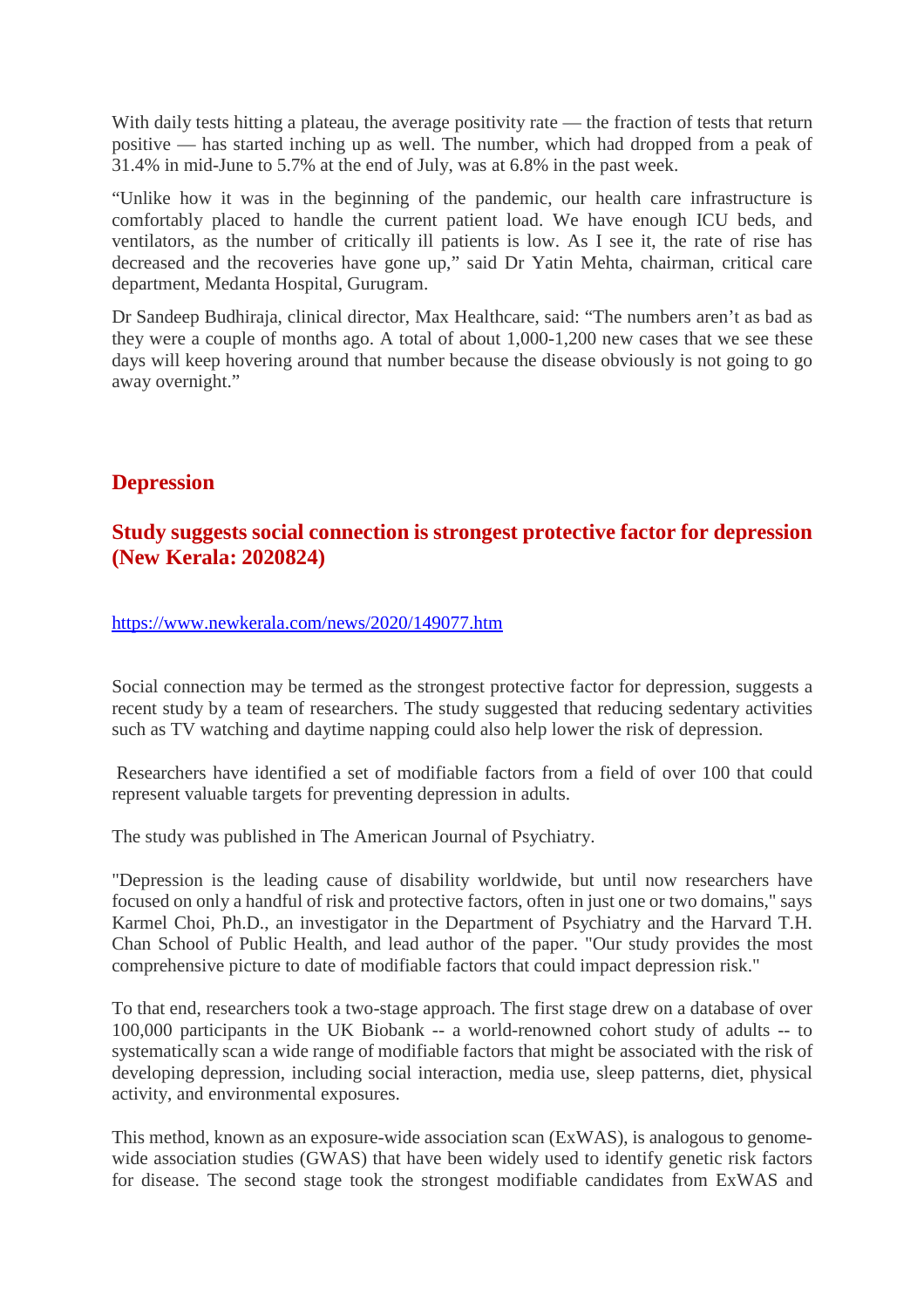applied a technique called Mendelian randomization (MR) to investigate which factors may have a causal relationship to depression risk. MR is a statistical method that treats genetic variation between people as a kind of natural experiment to determine whether an association is likely to reflect causation rather than just correlation.

This two-stage approach allowed the MGH researchers to narrow the field to a smaller set of promising and potentially causal targets for depression. "Far and away the most prominent of these factors was the frequency of confiding in others, but also visits with family and friends, all of which highlighted the important protective effect of social connection and social cohesion," points out Jordan Smoller, MD, ScD associate chief for research in the MGH Department of Psychiatry, and senior author of the study. "These factors are more relevant now than ever at a time of social distancing and separation from friends and family." The protective effects of social connection were present even for individuals who were at higher risk for depression as a result of genetic vulnerability or early life trauma.

On the other hand, factors associated with depression risk included time spent watching TV, though the authors note that additional research is needed to determine if that risk was due to media exposure per se or whether time in front of the TV was a proxy for being sedentary. Perhaps more surprising, the tendency for daytime napping and regular use of multivitamins appeared to be associated with depression risk, though more research is needed to determine how these might contribute.

The MGH study demonstrates an important new approach for evaluating a wide range of modifiable factors and using this evidence to prioritize targets for preventive interventions for depression.

"Depression takes an enormous toll on individuals, families, and society, yet we still know very little about how to prevent it," says Smoller. "We've shown that it's now possible to address these questions of broad public health significance through a large-scale, data-based approach that wasn't available even a few years ago. We hope this work will motivate further efforts to develop actionable strategies for preventing depression."

The study's two-stage approach could also be used to inform the prevention of other health conditions.

# **Nitrate supplementation**

#### **Study finds nitrate supplementation could help in breathing, lung clearance in elderly (New Kerala: 2020824)**

https://www.newkerala.com/news/2020/149054.htm

Improving the function in the diaphragm, recent research in mice has shown that nitrate can help the muscle involved in coughing and breathing, by enhancing its power.

The study that was done on old mice, if replicated in humans, could provide a strategy for helping elderly people clear the lungs more effectively and avoid infection.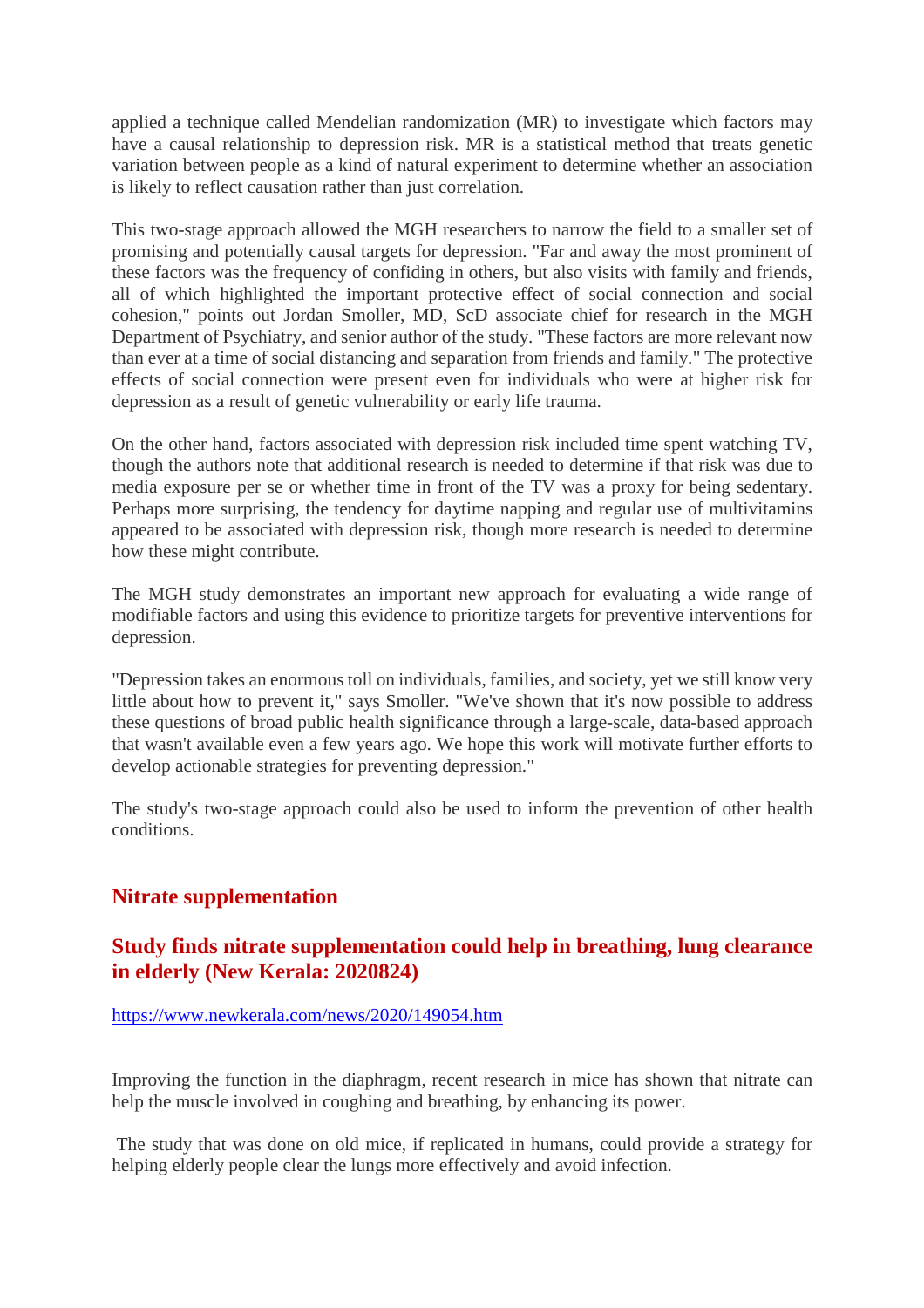The recent study was published in The Journal of Physiology.

Previous studies showed nitrate was helping muscles by improving the use of calcium in the muscle. This finding that it's additionally affecting power is significant, especially in the context of COVID-19, because the diaphragm is the primary inspiratory muscle used for breathing and coughing, the latter being relevant for clearing the lungs.

The research team at the University of Florida found that dietary nitrate supplementation elicited a pronounced increase in contractile function (power) of the diaphragm, a respiratory muscle, of old mice.

They made their measurements during maximal activation, so the effects observed seem to be caused by an improvement in the function of contractile proteins rather than calcium handling.Few short-term interventions have such a profound impact on muscle contractile function, as was observed in this study.

Dietary nitrate is readily available for humans and could be used, under proper supervision, to improve respiratory muscle dysfunction that contributes to shortness of breath and morbidity in the elderly.

The researchers gave sodium nitrate to old mice in their drinking water daily for 14 days. The control group received regular water. Diaphragm muscle contractile function cannot be assessed directly in live animals or humans. Thus, they tested diaphragm function in muscle tissues under controlled conditions for muscle stimulation and oxygenation.

The main limitations are that mouse and human diaphragm have different percentages of fast and slow muscle cells. Mouse diaphragm consists of 90% fast muscle cells; the human diaphragm consists of 25-50% fast muscle cells depending on several factors that include and age and sex.

Dietary nitrate seems to exert a greater impact on the contractile function of fast muscle cells. Thus, the benefits to the human diaphragm may not as pronounced as was observed in mice. They also only tested male mice, and the benefits for females is unknown.

Leonardo Ferreira, senior author of the study said"Our findings are especially important in light of the current COVID-19 pandemic as they suggest that, if replicated in humans, dietary nitrate is useful to improve respiratory muscle dysfunction that contributes to difficulty in weaning patients from mechanical ventilation."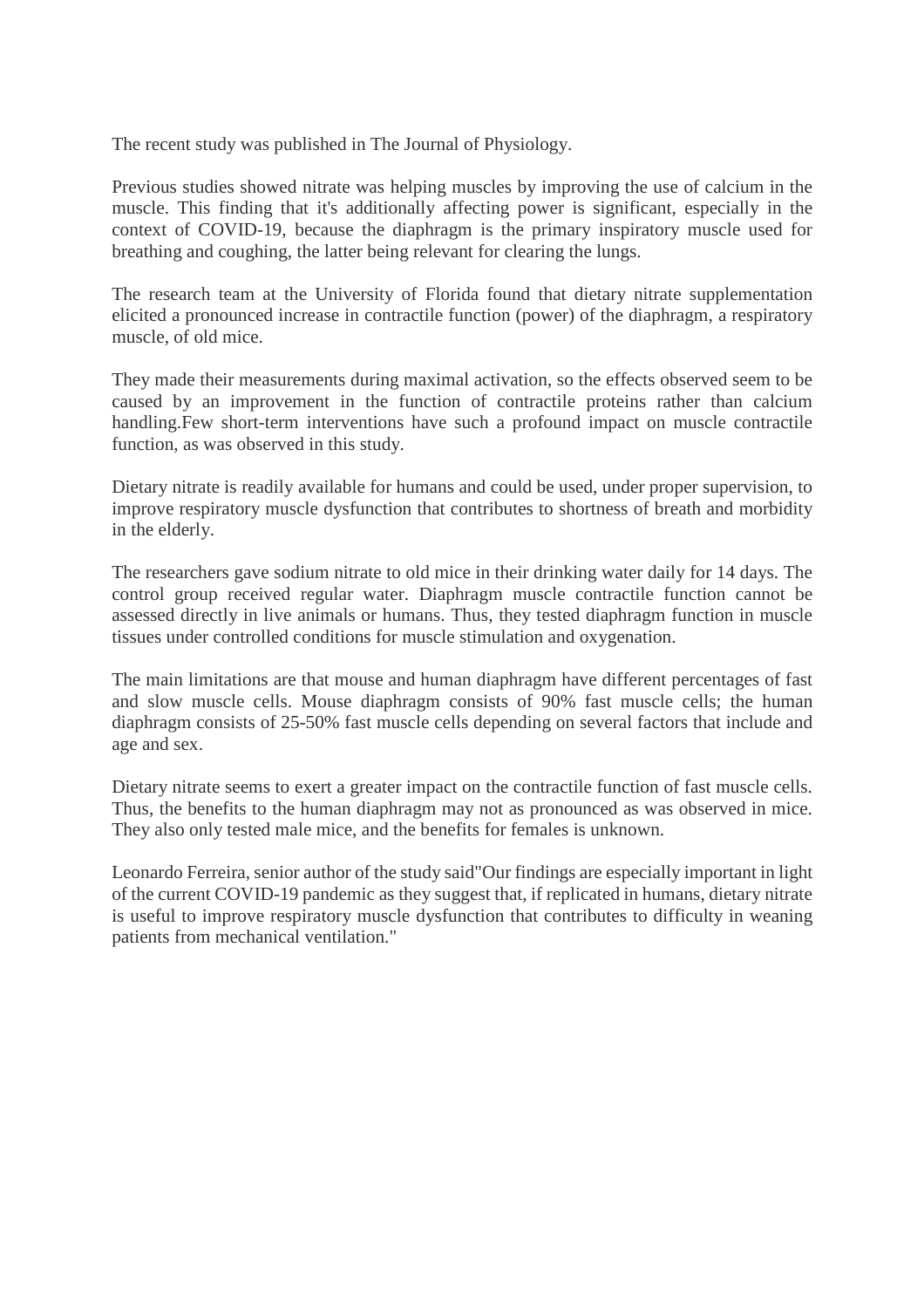#### **Nasal vax**

## **Nasal vax prevents Covid infection in mice (New Kerala: 2020824)**

#### https://www.newkerala.com/news/2020/148998.htm

Unlike other Covid-19 vaccines, scientists have developed a nasal vaccine that targets the novel Coronavirus, and it can be given in one dose via the nose and has been found to be effective in preventing infection in mice susceptible to the virus.

The researchers found that the nasal delivery route created a strong immune response throughout the body, but it was particularly effective in the nose and respiratory tract, preventing the infection from taking hold in the body.

According to the study, published in the journal Cell, the research team next plan to test the vaccine in non-human primates and humans to see if it is safe and effective in preventing Covid-19 infection.

"We were happily surprised to see a strong immune response in the cells of the inner lining of the nose and upper airway -- and profound protection from infection with this virus," said study senior author Michael S Diamond from the Washington University.

"These mice were well protected from disease. And in some of the mice, we saw evidence of sterilizing immunity, where there is no sign of infection whatsoever after the mouse is challenged with the virus," Diamond added.

To develop the vaccine, the researchers inserted the virus' spike protein, which coronavirus uses to invade cells, inside another virus - called an adenovirus - that causes the common cold.

But the scientists tweaked the adenovirus, rendering it unable to cause illness.

The harmless adenovirus carries the spike protein into the nose, enabling the body to mount an immune defence against the SARS-CoV-2 virus without becoming sick.

In another innovation beyond nasal delivery, the new vaccine incorporates two mutations into the spike protein that stabilize it in a specific shape that is most conducive to forming antibodies against it.

The researchers compared this vaccine administered to the mice in two ways -- in the nose and through intramuscular injection.

While the injection-induced an immune response that prevented pneumonia, it did not prevent infection in the nose and lungs.

Such a vaccine might reduce the severity of Covid-19, but it would not totally block infection or prevent infected individuals from spreading the virus.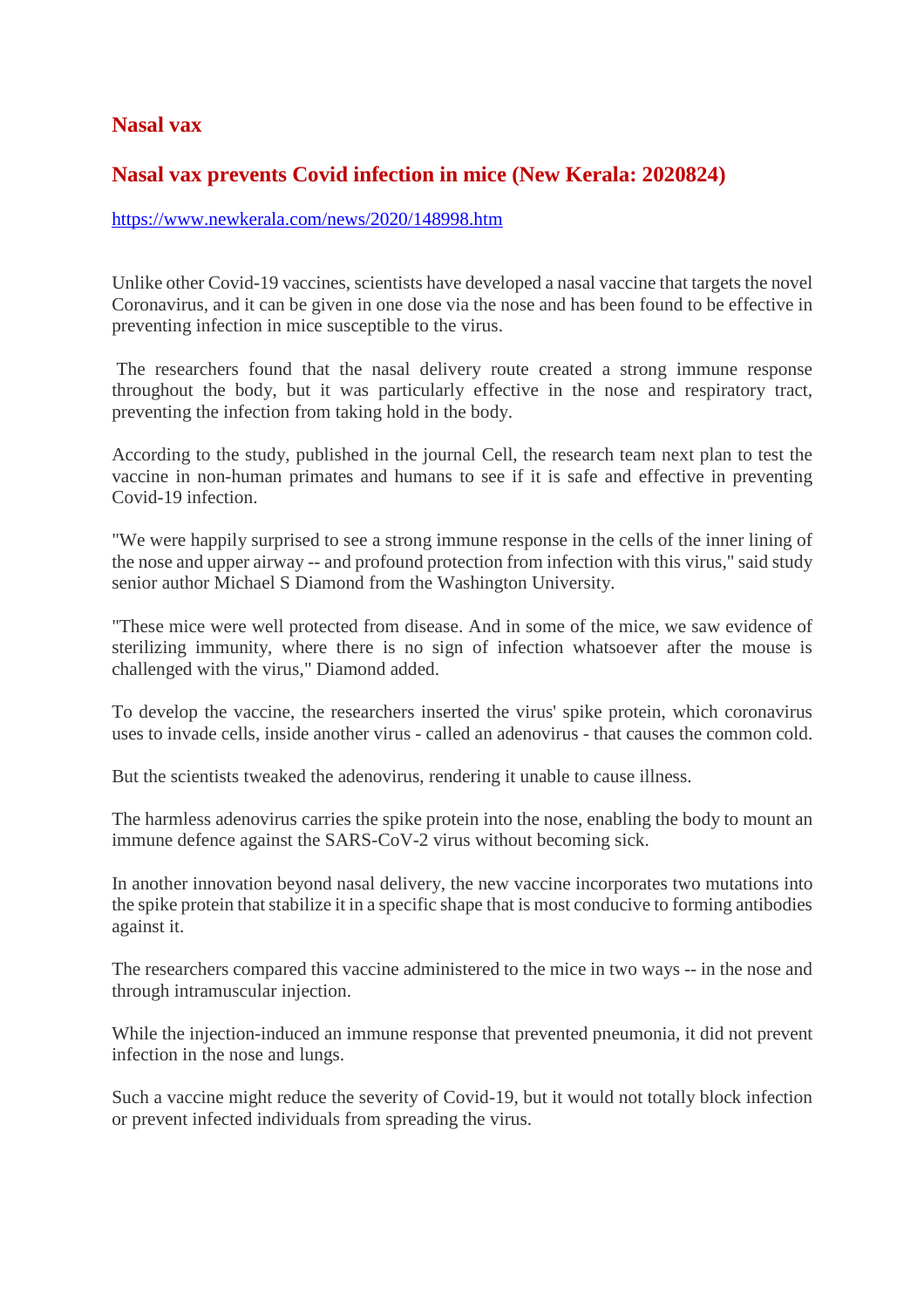In contrast, the nasal delivery route prevented infection in both the upper and lower respiratory tract -- the nose and lungs -- suggesting that vaccinated individuals would not spread the virus or develop infections elsewhere in the body.

The researchers said the study is promising but cautioned that the vaccine so far has only been studied in mice.

"In these mouse models, the vaccine is highly protective and we're looking forward to beginning the next round of studies," the study authors wrote.

#### **Pregnancy**

#### **Covid infection during pregnancy essentially asymptomatic, doesn't worsen: AIIMS experts (New Kerala: 2020824)**

#### https://www.newkerala.com/news/2020/148670.htm

An expert from the All India Institute of Medical Sciences (AIIMS) here has claimed that coronavirus infection during pregnancy is essentially asymptomatic and does not worsen much, while warning that there could be a small risk of giving preterm birth.

According to K. Aparna Sharma, Additional Professor at the Department of Obstetrics and Gynaecology in AIIMS, there has not been much evidence to suggest that pregnant women are more susceptible to coronavirus, unless there are comorbidities.

"We have seen that the coronavirus infection in pregnancy is essentially asymptomatic and does not really worsen a lot. There are no reports of an increase in the risk of miscarriage or early pregnancy loss. But there might be a small risk of preterm birth, i.e., birth before time," Sharma said.

She clarified that there is no increase in the risk of intrauterine fetal infection, congenital malformations, effect on fetal growth, vertical transmission or transmission through genital fluids to babies from a coronavirus positive mother.

Sharma insisted that vaginal deliveries can be carried out as vaginal secretion does not infect the baby. She further said that there is not enough evidence to conclude vertical transmission of virus through breast feeding or even placenta to infants.

"While breastfeeding, the mother should wear a mask, not sneeze or cough onto the baby, regularly disinfect the surfaces, and wash hands before and after touching the baby," Sharma said in a webinar organised by AIIMS.

Substantiating Sharma's point, Anu Sachdeva, Assistant Professor at the Department of Pediatrics in AIIMS, said that there is no doubt that the advantages of breastfeeding surpasses the risk of possible vertical transmission.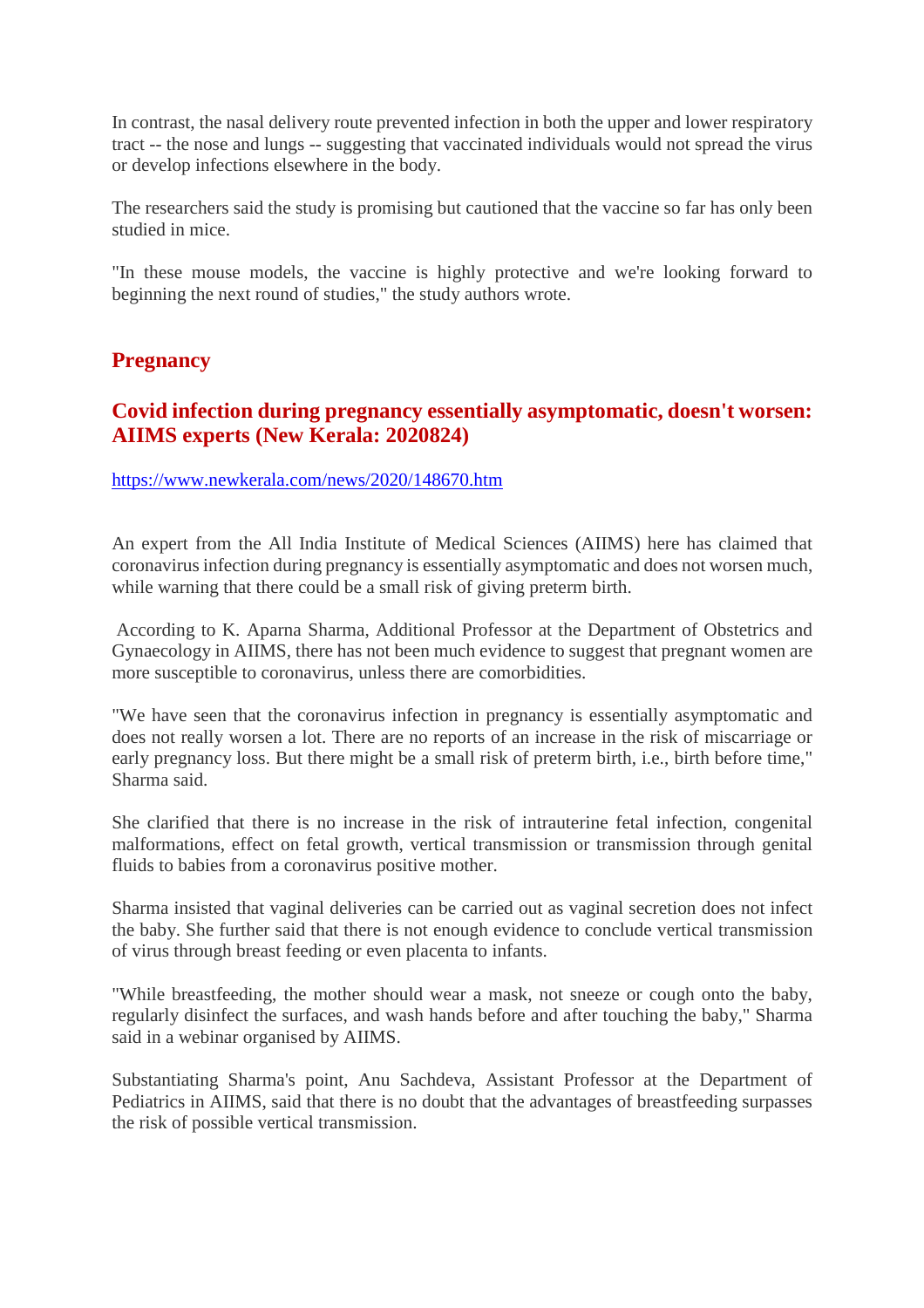"If a baby is born from a mother who is Covid positive, there are two major concerns. First, if the neonate is stable, then it remains with the mother and how she practises rooming-in, observes hand hygiene and wears masks and continues breastfeeding. Second, if the baby is unstable, he/she has to go to a defined isolation facility."

She added, "If the condition of an unstable baby is ready to accept feeds, then the mother should send breast milk to the baby."

Alluding to the drugs which can be administered to coronavirus positive pregnant women, Neeraj Nischal, Assistant Professor at the Department of Medicine in AIIMS, said that except plasma therapy and Remdesivir, other therapies should be preferably avoided.

"Plasma therapy can be used, but we have to remember that the role of this therapy is still controversial and the data is still emerging. So we have to assess the risks and benefits before considering it for any pregnant patient," Nischal said.

He further added that Remdesivir has been found to be safe for pregnant patients. Besides this, he said that pregnant patients should avoid getting immuno-modulators unless it is a matter of life and death, while also pressing for the judicial use of steroids.

#### **COVID-19 sample collection**

# **Gargled water may be alternative to swabs for COVID-19 sample collection: ICMR(New Kerala: 2020824)**

https://www.newkerala.com/news/2020/148270.htm

A study published by the Indian Council of Medical Research (ICMR) has revealed that gargle lavage may be a feasible alternative to swabs for sample collection for the detection of SARS- $Cov-2$ .

The primary objective of this study was to assess agreement between gargle lavage and swab as an appropriate respiratory sample for the detection of SARS-CoV-2, said ICMR. The secondary objective was to assess the patient acceptability of the two sampling methods.

The top researchers at ICMR conducted a cross-sectional study at AIIMS hospital in Delhi from May-June on 50 COVID-19 patients.

The ICMR study pointed out that whether the risk of aerosol generation was similar to swab collection (commonly leads to coughing and sneezing) or higher was not clear.

"To minimize the risk of transmission due to aerosols and to maximize the benefits of this method of collection, it would be best to employ it for home collection. Furthermore, it cannot be used in patients who are critically ill as well as in young children/patients who may not be able to follow instructions/perform gargle," it said.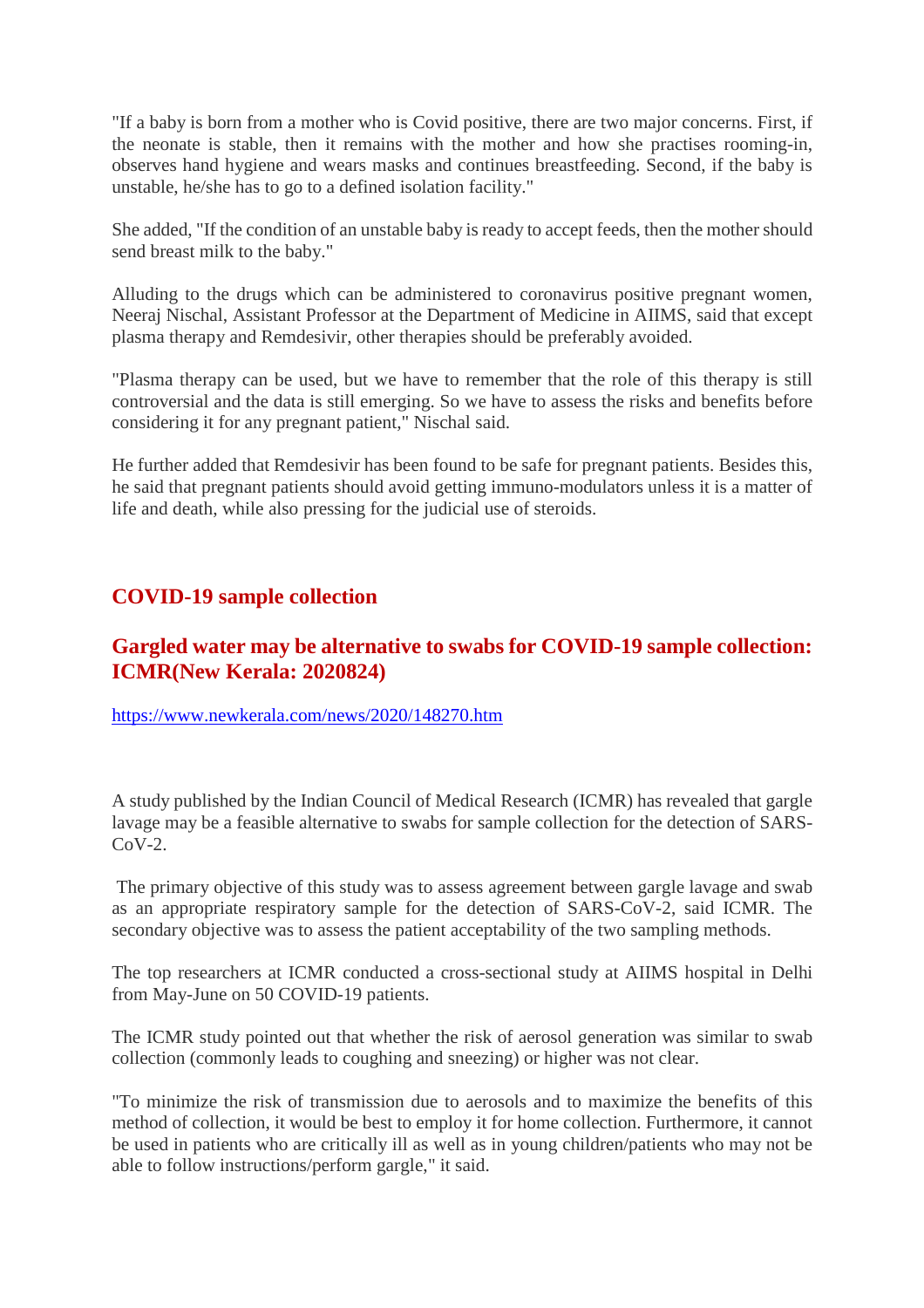"Preliminary results of the study show that the gargle lavage may be a viable alternative to swabs for sample collection for the detection of SARS-CoV-2. Adoption of gargle lavage for sample collection will have a significant impact as it will enable easy self-collection, relieve healthcare workers and also lead to substantial cost savings by reducing the need for swabs and personal protective equipment," concluded the findings of the study.

According to the study, all gargle samples were positive and comparable to their corresponding swab samples irrespective of the symptoms and duration of illness.

"The cycle threshold (C ) values for gargle samples were slightly higher but comparable to those of swabs. The majority (72%) of the patients reported moderate to severe discomfort with swab collection in comparison to 24 per cent reporting only mild discomfort with gargle collection," it said adding that bland-altman plot showed good agreement between the two methods.

According to ICMR, swab collection has several drawbacks also as it requires training, exposes the healthcare workers (HCWs) to the virus-containing aerosols and has poor patient acceptability and is resource-intensive.

"An alternative sample collection method that could overcome most of these limitations without compromising the yield of the test is the need of the hour. One such method is the collection of gargle lavage. Although the use of gargle specimens is not new, at present, there is little published information on the suitability of gargle specimens to diagnose SARS- CoV-2 infection," the study highlighted.

"Paired Nasopharyngeal and oropharyngeal swab (NPS and OPS) and gargle samples were taken within 72 hours of their diagnosis. Samples were processed by reverse transcriptionpolymerase chain reaction (RT-PCR) for detection of SARS-CoV-2. Post-sample collection, a 10-point scale was administered to assess the level of discomfort with either of the collection methods," stated the study published in the Indian Journal of Medical Research (IJMR).

#### **Corona vaccine**

# **Corona vaccine news: सी कोरोना वैक्सीन को भाव नहदे रही दुिनया, क्या हिवकलप् ? Navbharat Times: 2020824)**

https://navbharattimes.indiatimes.com/india/russia-coronavirus-vaccine-not-in-demand-dueto-safety-concerns/articleshow/77714379.cms?story=4

Russia Covid vaccine news: रूस ने इसी महीने धूमधाम से कोरोना वायरस की वैकसीन Sputnik V लॉनच की थी। मगर सरक्षा को वजह बताकर अधिकतर देश इससे कननी काट रहे हैं।

russia coronavirus vaccine not in demand due to safety concerns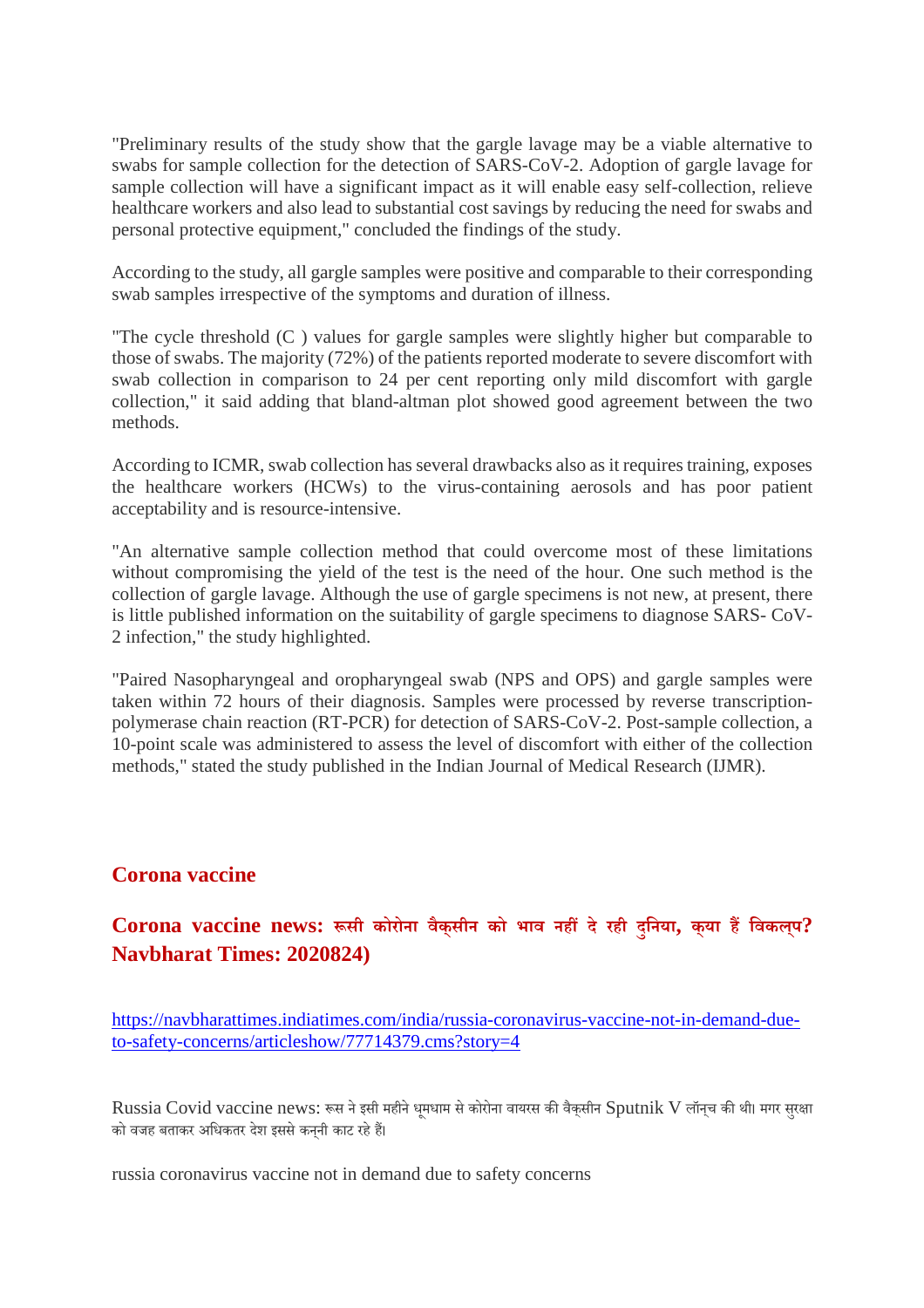Corona vaccine news: रूसी कोरोना वैक्सीन को भाव नहीं दे रही दुनिया, क्या हैं विकल्प?

Corona vaccine news: रूसी कोरोना वैकसीन को भाव नहीं दे रही दुनिया, कया हैं विकल्प?रूस ने कोरोना वायरस का टीका (Russia Covid vaccine) Sputnik V के नाम से लॉन्च किया था मगर उसे अच्छा रेसपांस नहीं मिल रहा है। कई देश इसकी सुरक्षा को लेकर शक जाहिर कर चुके हैं। हेलथ एकसपर्टस ने चेतावनी दी है कि रूस ने वैकसीन का पर्यापत ट्रायल किए बिना ही उसे बाजार में उतार दिया है। इससे लोगों की जान खतरे में पड़ सकती है। रूस ने इन सब बातों को खारिज करते हुए इसे 'जलन' करार दिया है। रूस के वैज्ञानिकों ने अमेरिका के टॉप हेल्थ एक्सपर्ट डॉ एंथनी फाउची का मजाक भी बनाया है। वहीं, रूस ने कोरोना की एक और वैक्सीन तैयार करने का दावा किया है। अगर रूस का डेवलप टीका नहीं इसतेमाल होता तो फिर विकल्प क्या हैं, आइए जानते हैं। भारत में वैकसीन के तीन विकल्प

भारत में कोविड के तीन टीकों का ट्रायल चल रहा है। इसमें से दो भारतीय कंपनियों ने ही डेवलप की है। ऑक्सफर्ड यूनिवर्सिटी-अस्त्राजेनेका की वैकसीन का फेज 3 ट्रायल भी देश में हो रहा है। सीरम इंस्टिट्यूट ऑफ इंडिया इस टीके की डोज भी बना रही है। देसी टीको में भारत बायोटेक-ICMR की बनाई Covaxin और जायडस कैडिला की ZyCov-D फिलहाल फेज 1/2 ट्रायल में हैं।

ऑकसफर्ड की वैकसीन पर बहतों को 'भरोसा'

ब्रिटेन की ऑक्सफर्ड यूनिवर्सिटी में जो वैक्सीन डेवलप हुई है, वह ग्लोबल रेस में सबसे आगे मानी जा रही है। कई देश अस्त्राजेनेका के साथ वैक्**सीन की करोड़ों डोज का सौदा कर चुके** हैं। सीरम इंस्ट**िट्यूट ऑफ इंडिया ने वैक्**सीन की कीमत करीब  $225$  रुपये तय की है।

मॉडर्ना  $2020$  के अंत तक बना लेगी वैकसीन! -2020-

अमेरिकी फार्मा कंपनी मॉडर्ना का कोविड टीका भी डिमांड में है। इसका तीस हजार से ज्यादा लोगों पर फेज 3 ट्रायल चल रहा है। मॉडर्ना का कहना है कि वह  $2021$  की शुरुआत से हर साल वैकसीन की  $500$  मिलियन डोज डिलिवर करने की तैयारी में है। शुरुआती फाइंडिंगस में यह वैकसीन ऐंटीबॉडीज डेवलप करने और टी-कोशिकाओं से रिएक्शन लेने में कामयाब रही है।

चीन बना रहा कोरोना केकई टीके

चीन की कई फार्मा कंपनियों कोरोना के टीके तैयार कर चुकी हैं और ट्रायल कर रही हैं। Sinovac Biotech Ltd और CanSino Biologics Inc की वैक्सीन को मंजूरी मिल चुकी है। इन दोनों के बड़े पैमाने पर ट्रायल जारी हैं। दोनों टीके सीमित मात्रा में सेना और हेल्थ वकसको लगाए जा रहेह।

िदसंबर तक वैक्सीन लॉन्च कर दगेPfize-BioNTech -pfize-biontech

अमेरिका की Pfizer और जर्मनी की BioNTech ने मिलकर जो mRNA वैक्सीन बनाई है, उसके ग्राहकों की कमी नहीं। 27 जुलाई से इस वैक्सीन का कमबाइंड फेज 2-3 ट्रायल शुरू हो चुका है। अमेरिका, ब्राजील, अर्जेंटीना और जर्मनी में 30 हजार लोगों पर ट्रायल चल रहा है। कंपनी अक्टूबर तक रेगुलेटरी अप्रूवल लेने की तैयारी में है ताकि दिसंबर तक वैकसीन लॉनच करने का टारगेट पूरा हो सके। कंपनी 2021 के आखिर तक 1.3 बिलियन डोज सपलाई करने की उम्मीद लगाए है।

पुतिन की बेटी भी मर गयी वैक्सीन लेकर... तुमसे नही हो पाएगा रुस...